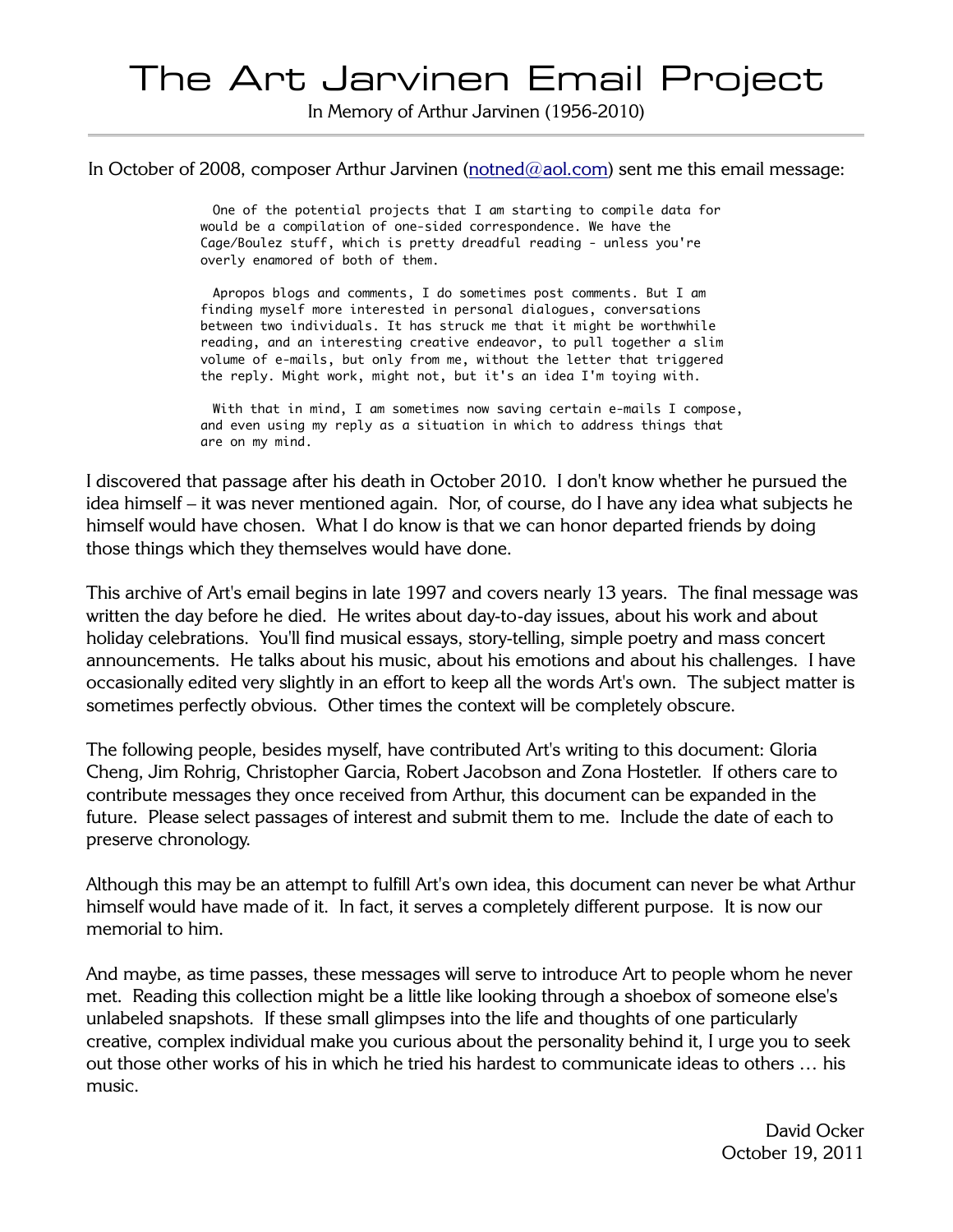# **The Art Jarvinen Email Project**

Version 2 – October 2011

#### **Tuesday, November 25, 1997 9:42:43 PM**

I published it last year. "Experimental Etudes". 20 pieces on performance problems in contemporary music, playable on ALL instruments, includes a 42 minute demo cassette played by Ear Units. It's set up to be easy to use for self-teaching by players from highschool to professional, or private and/or group teaching by teachers.

I'm very proud of it. I get great feedback on it all the time from those who know and use it. Cal Arts has bought a bunch of them. Other than that sales have been spotty. I hope the word starts getting around and it becomes a standard reference, but you know how people are. There's nothing else like it out there, so you'd think that teachers especially would want to at least check it out. But NOOO. I have taken out four display ads in the American Composers Forum newsletter, and not one nibble. Got it reviewed in the Percussive Arts Society journal, and not one nibble.

I enjoyed working on it, and have ideas for other books, but they're the kind that would attract even less attention, so it's not a priority. I have finished reconstructing all of the performance directions for my physical poetry pieces, which I want to put in a book. I just need to write the essay up front, scan some photos and stuff like that. My intention is to make a limited edition of 200, signed, with hand made cover art, and use it as a fundraiser for my next cd. I'm also working with Bob Fernandez on a book about Afro-Cuban drumming, and with Robin on a fiddling book, representing traditions from around the world.

I wish I had more time to work on this stuff. But first I have to finish my 24 hour piano solo Serious Immobilities - 840 variations on Vexations. I'm on variation 544, and it's scheduled for a premiere at the Kitchen in January. I'd better go write some more variations.

#### **Thursday, May 14, 1998 1:29:47 AM**

Greetings: It's now official. Serious Immobilities is being performed in Los Angeles from 5pm to 5pm (yes, that's 24 hours) June 4 and 5. I know it's short notice, which is why it's very important to get players lined up now.

In case you don't know...Serious Immobilities is a 24 hour piano solo my me, Arthur Jarvinen, consisting of 840 variations on Satie's Vexations. It is performed simultaneously with Randall Woolf's piece Spineless Dog, which is for a midi keyboard triggering samples based on Vexations. So that's 48 hours worth of playing time to account for.

We can pay an embarassing honorarium of \$20 per hour, so you get something, but you have to want to do this for other reasons as well.

If you are reading this message it is because it is suspected by me that you can play the piano and might enjoy participating in this experience. Please let me know asap.

By the way, not everyone can play in the prime times. We need some people willing to play at 4 in the morning for the weirdos (or maybe no one, although in NY there were people there the whole time). If your piano chops aren't up (the piece isn't hard, but is real piano music) you can still play on the Woolf. I assume most players will want to play some of each.

Anyway, reply please whether you're available and interested, or not. Also, if you have suggestions for people who might not be obvious choices for me - good students for example, who could use some extra cash, please let me know.

#### **Monday, June 1, 1998 7:04:27 PM**

I am assuming you all recieved copies of the music for Serious Immobilities. Please reply to confirm. Notice that you are not playing the whole thing I gave you. It's just easier for me to deal with the piece in complete sections. I indicated which variations each of you will be playing. I suggest writing in the fifteen minute increments. There will be a clock there.

Do you have any questions about any aspect of the piece? I think everything is explained clearly in the notes, but some NYC players had questions about the form, and one in particular really went over the top with some of the vocal stuff. All sung parts can be spoken or "sprechstimme" if you're not comfortable hitting the real notes, but if you can do what's indicated I would of course prefer it. No reason to "act" or do anything flamboyant with the texts. Just be yourselves. There will be a vocal mic at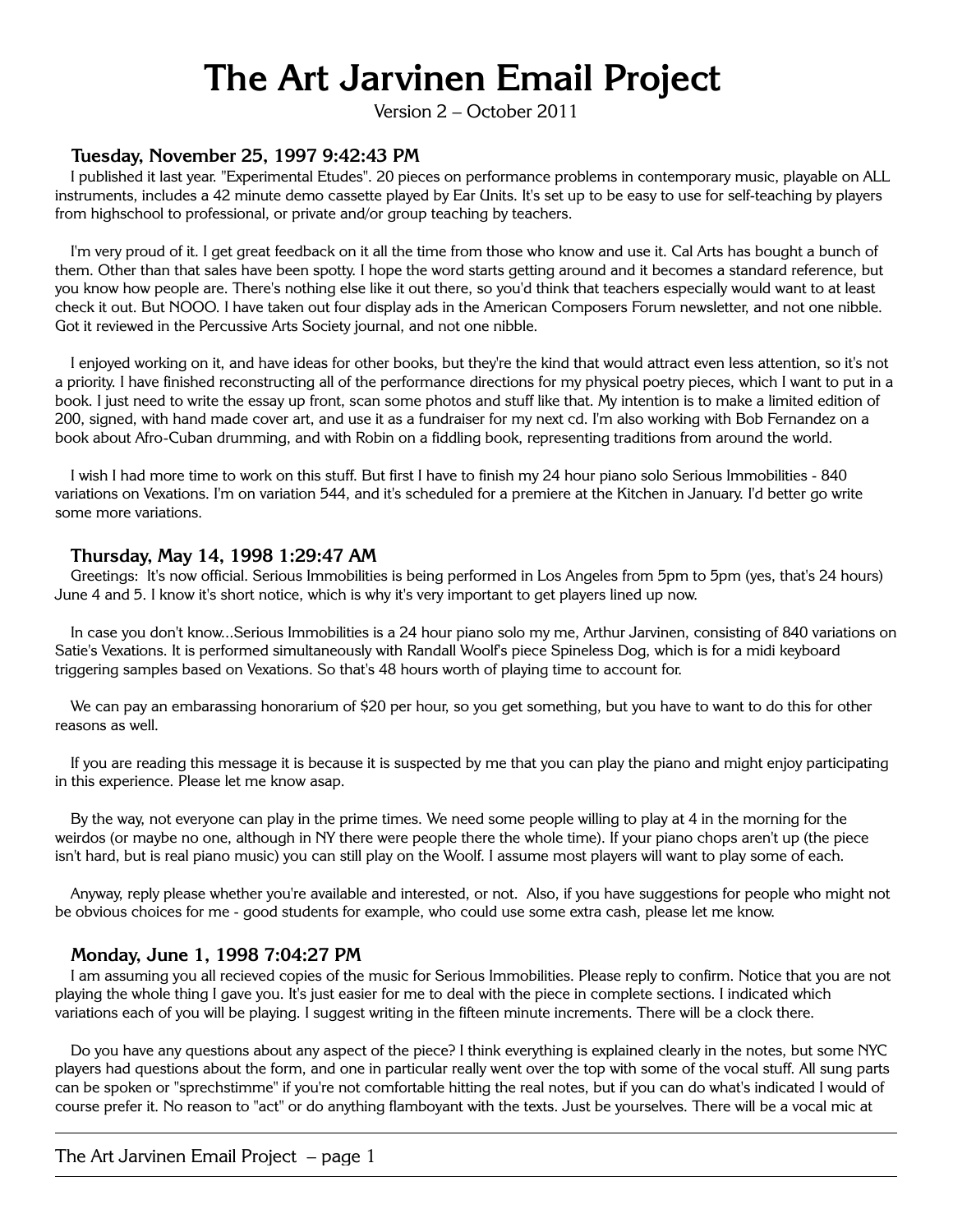the piano. I will try to position it such that it is unobtrusive when you're not using it, and will sufficiently pick your voice up without you having to get on top of it. If you just do your texts or vocals normally, it will get on mic.

Punctuality is important. At the NY performance all players except one were right where they needed to be every fifteen minutes, so the change of shifts were a breeze. Just sit down next to the one playing a little before it's time, get a cue from them for where they are, and take over when the time comes. If you need a few moments to settle, adjust the bench or whatever, do what you need to.

I will be happy to provide you with water or wine or whatever is reasonable for your comfort, especially you who are putting in 2 or 3 hours in a row. Let me know what you like.

## **Tue Aug 04 12:45:17 1998**

Obviously, as you can tell by the fact that you never get royalty checks from me, I'm stealing from you. Hah hah. Actually, nobody is buying or renting the music. As I have told most of you, some of our best resources have disappeared. European American, which generated most of our sales for several years, was swallowed up by their parent company and actually called to say "don't send us your shit anymore, unless it's band music or choral music".

## **Wed Aug 05 17:12:25 1998**

Interesting. "Fake Waffling". I thought you were accusing me of feigning not being able to make up my mind. And the cd I'm about release is called "Erase the Fake".

By all means. I didn't dredge all that up for my own amusement only. Your interview made me realize that maybe there are still some things to talk about, gaps to fill in, info to share, etc, that are actually worth taking the time for. I value the little bits of Frank's time and energy that he gave me. I learned a hell of a lot from him - more than from anyone else I can think of. I realize that, even though I didn't play in the band, I saw things, heard things, know things, that contribute to a clearer understanding of who Frank the Composer was. I don't know the name of the guy who fetched his cigarettes - sorry - but he explained his ideas about how the "tuplets" in his pieces should be played

## **Tuesday, September 21, 1999 2:24:29 AM**

"forever reaching that point of things not getting any better" Gloria, now you have to admit, that's kind of a beautiful image. You wrote that. You're brilliant!!

For Instance False Incarnations Foetid Inclinations Farted Inspirations Fallic (sic) Invitations butt "f.i."? Ohhhhhh! "Fuck it" I get it now. It's a Glorious thought. Keep up the great work! You do it so well.

# **Thursday, September 23, 1999 2:12:14 AM**

You have to perform in the studio too, but they are essentially very different experiences. Everybody's different. Personally, I hate recording, which is why I do it so well - I don't want to spend one second longer than necessary doing it. But the best experience of music, for me, is rehearsal. I could rehearse forever and hardly ever perform. I think I need something that happens in performance, but I need what happens in rehearsal a lot more. And I don't need recording at all - but I need recordings.

The scale is different for everyone. I was reading the liner notes today for the Ear Unit/Bridge recording of Feldman Crippled Symmetry. (I recorded Guston with you, this one with Vicki.) I have always had some issues with Feldman's time frame - it seems arbitrary (longer for the sake of being longer). Lucky's assessment of the liner notes by John Rockwell is that they're a complete waste, but in fact it's the first time I have heard a possibly convincing argument for the "scale" (duration) of Feldman's later works. I had to re-examine my opinion ( always a good thing).

Your recording "scale" is the time it takes you to say what you have to say. But I think you are absolutely right on about how technology forces itself upon us. Because we CAN edit, we do. I rebel against that emphatically. The Ghatam cd has 12 edits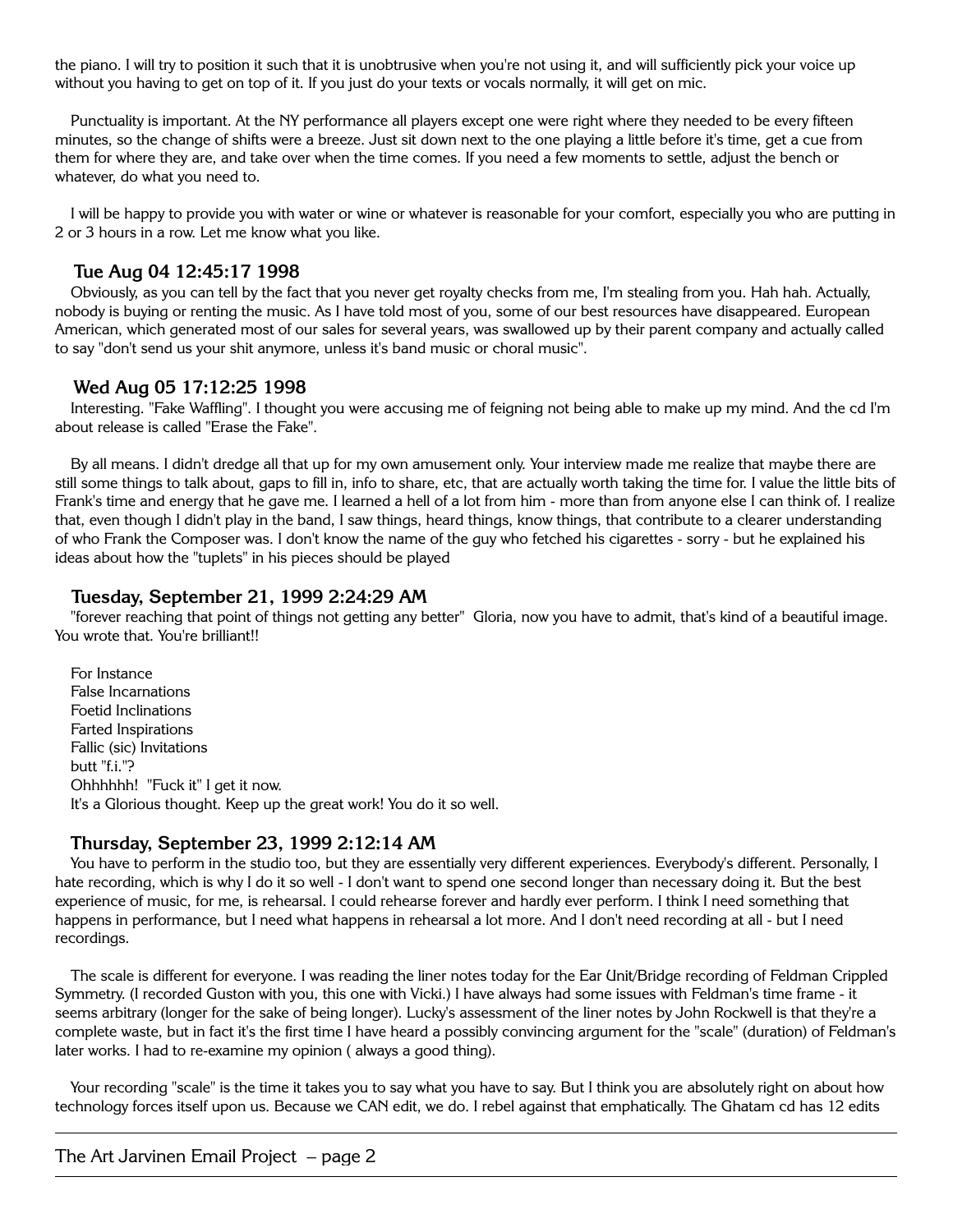on it. Jaltarong was the only take we did. It could have been better if my arms weren't turning to jello from computer related injuries, but that was how I could play that day. The music was there, so I let my own self get out of the way. My most recent cd is a lot of one-pass stuff, much of which I didn't allow the group to do again. It is important that recordings document a musical experience, not just an imaginary ideal. If I ever get to record the six hour version of Serious Immobilities, I want it to be in real time, so we get to hear what happens to a player doing that thing for our benefit. Human "flaws" are always more interesting than any machine's "perfection".

Trying to give a few students anything worthwhile. Trying to make art, and convince myself that that is worthwhile. Burning inside, glowing outside, some see it as darkness, others seem to be inspired because, I hurt people easily without meaning to, I love everyone except the ones I don't, the meaning of music and making music is constantly changing and suspect and always subject to revision, I often think I know what I want but in the same instant realize the impossibilty of everything that could possibly matter to me. so, business as usual.

# **Friday, September 24, 1999 2:04:35 PM**

Everything you say about recording and editing and making musical objects that are as perfect as possible is true and valid, and I agree. There's no shame in the edit. But I still value the recording as document of a performance, the capturing of a single complete statement, or at least something close to that. But it depends on the piece too of course.

Vicki said an interesting this about her own recordings, that after doing all the takes and making all the choices and finishing all the editing, and finally hearing the result, she feels like "I play that piece differently now, I should do it again. That's not how it should go."

So it can become a pretty vicious circle if you let it. With unlimited studio time some poeple would prbably never finish anything. They'd always think it could be better (and maybe it always can be). But I don't believe in perfection as even a valid concept, so there has to come a point when you say "It's perfect enough. From here on it will only get different, not better."

What I was getting at about my own recent recordings were one or two instances in particular, with music that is only very loosely composed, no written notes, but rather guided improvisations that we had worked out in rehearsals. When we played them in the studio things happened. Somebody forgot exactly how we had agreed to cue something, or I left out a sound I meant to include, the unpredicatable occurred, which was really the point. So I didn't necessarily get the results I had planned on, but instead of going back and trying to "fix" it, we all listened and agreed that what did happen was just as cool as what we meant to do, so we went with it. We accepted what the piece was on that particular evening, instead of trying to recapture what it had been a few nights before. It's great when music can be approached that way.

Thinking about life, oh yeah! It's kind of intense these days. Lots of emotion, frustrations, but new experiences and great stuff happening too. It's not dull, that's for sure. I go through periods every once in a while of realizing more fully the precariousness of my position on the food chain. Sometimes I can blissfully ignore it, but when the realization come to the surface I get pretty terrified. I'm on the short list for the new comp job at CalArts, but I know that I won't get hired, so I've been thinking about what to do, and I don't have many viable options. So, lot's of stuff like that on my mind. But creative juices are flowing, and new playing opportunities developing, which is great.

# **Sun, 21 Nov 1999 03:53:05 EST**

Life is groovy. Lynn works way too hard. I don't. Guilt? What's that?

# **Saturday, December 25, 1999 2:27:21 PM**

Just thought I'd drop a little holiday greeting, as I tend not to do the christmas card thing. Hope you're having a perfectly lovely day and that Santa showers you with good and fun things and that you eat well in good company. While you're at it (as opposed to while you're a tit) have a happy new 2000.

# **Sun Apr 16 18:48:00 2000**

At the time you could either rent it by the hour (make horrendous wretching noise here) or buy it outright for \$5000 (laugh until you puke here).

I want to be able to make demo quality recordings, or record for release things that aren't the life blood of my artistic sensibilty that define my work for all time if you know what I mean. For example, my fake christian pop duo a la Donnie and Marie "I Was On TV With Jesus" that Lynn and I sang at our soiree last month. I can record that here and put it on MP3.com. I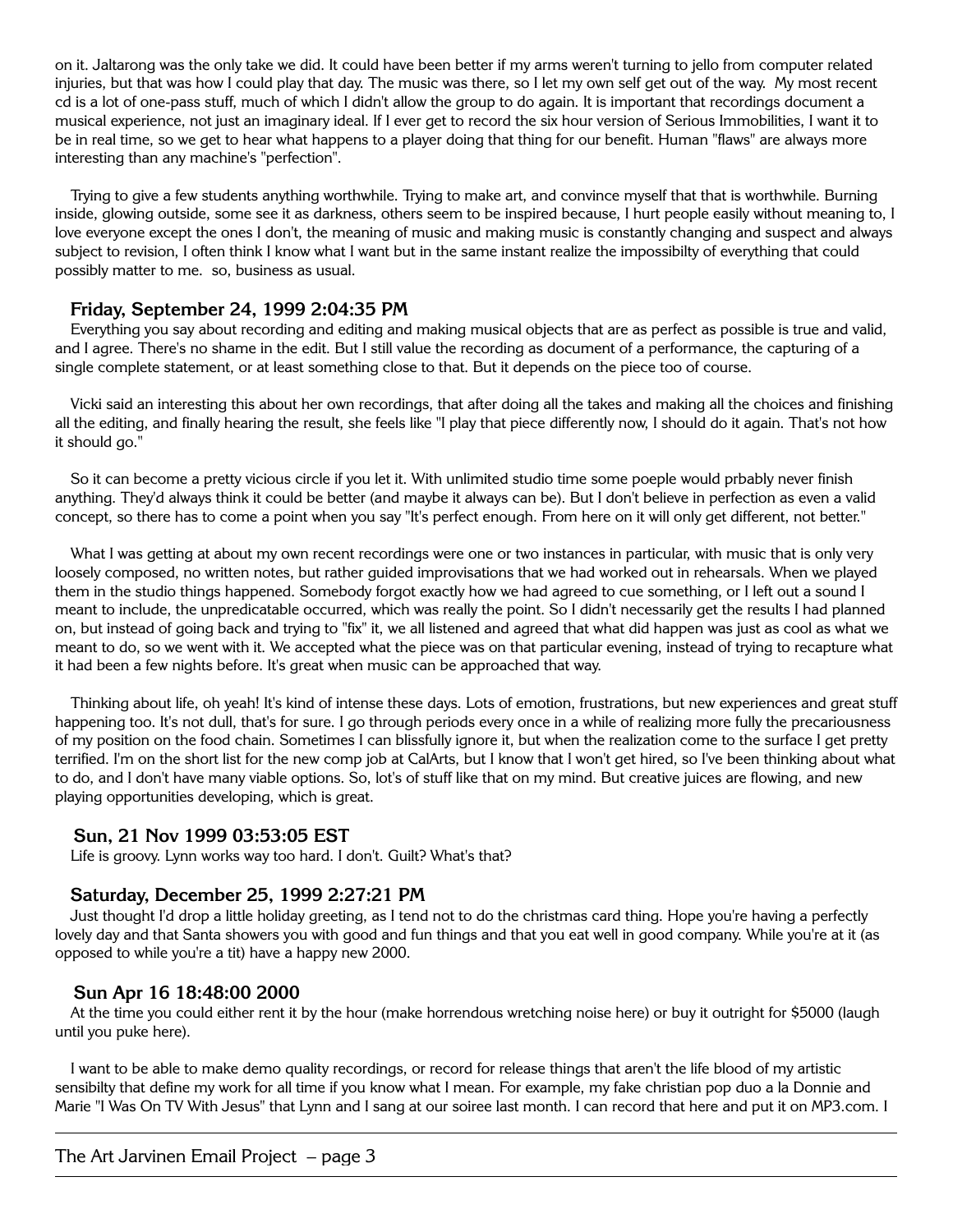don't need to go to Capitol Records to do that.

# **Mon Apr 17 13:55:03 2000**

I have never really been too discouraged that the music I make isn't interesting to more people. To the few people to whom it matters, new music is very much needed and I'm glad to be a part of it. But commercial interests have made it almost impossible for any alternatives. It's like mom and pop grocery stores and book stores run by one person with a personal point of view. Some of us value those things, but they just can't survive anymore. I think the internet has tremendous potential to play a hugely important cultural role and provide things outside of what the corporate mainstream wants us to want. I am optimistic about the possibilities, if we can keep it from getting regulated. As soon as we have to start paying for every little aspect of it, putting something up there will be just like making a record the old fashioned way. It will cost too much and I won't be able to do it anymore.

# **juin 14 2000 mercredi 9:31:40 AM**

Actually, I would be willing to give up music altogether and just do it for fun. That's almost how it is anyway. But I can't even think of one other plausible career choice for myself. The other things I'm interested in are even harder to make a living at.

I often think I would be good at writing manuals for computer programs. I've only seen about one, ever, that is much help at all.

# **juin 17 2000 samedi 1:44:25 PM**

Thanks for the vote of confidence! I am also pleased to hear that my discs get an audition once in a while. Funny thing, when I opened your email in reply to my apology, I had just that minute finished listening to your recording of The Heaven Ladder.

# **Sat Jun 17 17:15:24 2000**

I just finished making a complete computer font based on Frank's handwriting. Pretty cool.

# **Fri Jun 30 13:48:57 2000**

Bad idea. I talked to a lawyer about my idea to create famous dead people fonts as a business venture and he said I can't do it without permission or a licensing agreement from the estate. So even giving it away would put me at legal risk.

# **Fri Jun 30 14:04:50 2000**

Try this one, based on calligraphy of Erik Satie. Some of the letters are real hard to get used to, and I had to make up some of them. It's all based on one specific document. Of course I can't sell it either, because I scanned the images out of a book, which is copyrighted. But I'm thinking about doing a set of Satie fonts, and the people who control access to the documents would probably work with me.

# **juillet 03 2000 lundi 6:08:32 PM**

Sorry to hear about the tendinitis. Mine has been especially bad this past year due to a combination of factors, but recently things have improved dramatically, and I am feeling the best I have in over a year.

The main treatment that I have received since developing the problem has been electrical stimulation at my chiropractor's, who of course always adjusts me too. I have found that I respond well to that treatment. Pretty much that alone has kept my issues manageable. That and cold packs, and sometimes sports bandages around my forearms to take some of the workload. But since things got so bad this year, I began this summer having made up my mind to heal, and to attack the problem with as much ammo as I could muster. Marty highly recommended his acupuncturist, Patty Van Santen, so I decided to try her. I had no idea whether acupuncture works on tendinitis, but I was always curious about it anyway and figured it certainly couldn't hurt.

I went to her twice. I would keep going regularly, but I don't really have the money to do that. But I certainly plan to go again, and I think she has definitely helped me.

In addition to the two treatments from her I have been going back to my chiro for electro-stim and adjustments, and have gotten a couple of massages. They all seem to be working together, because as I said, I am feeling better than I have in over a year. The last time I went to my chiro it was just for a routine adjustment, to set me up for a massage the next day. I didn't feel I needed the electro.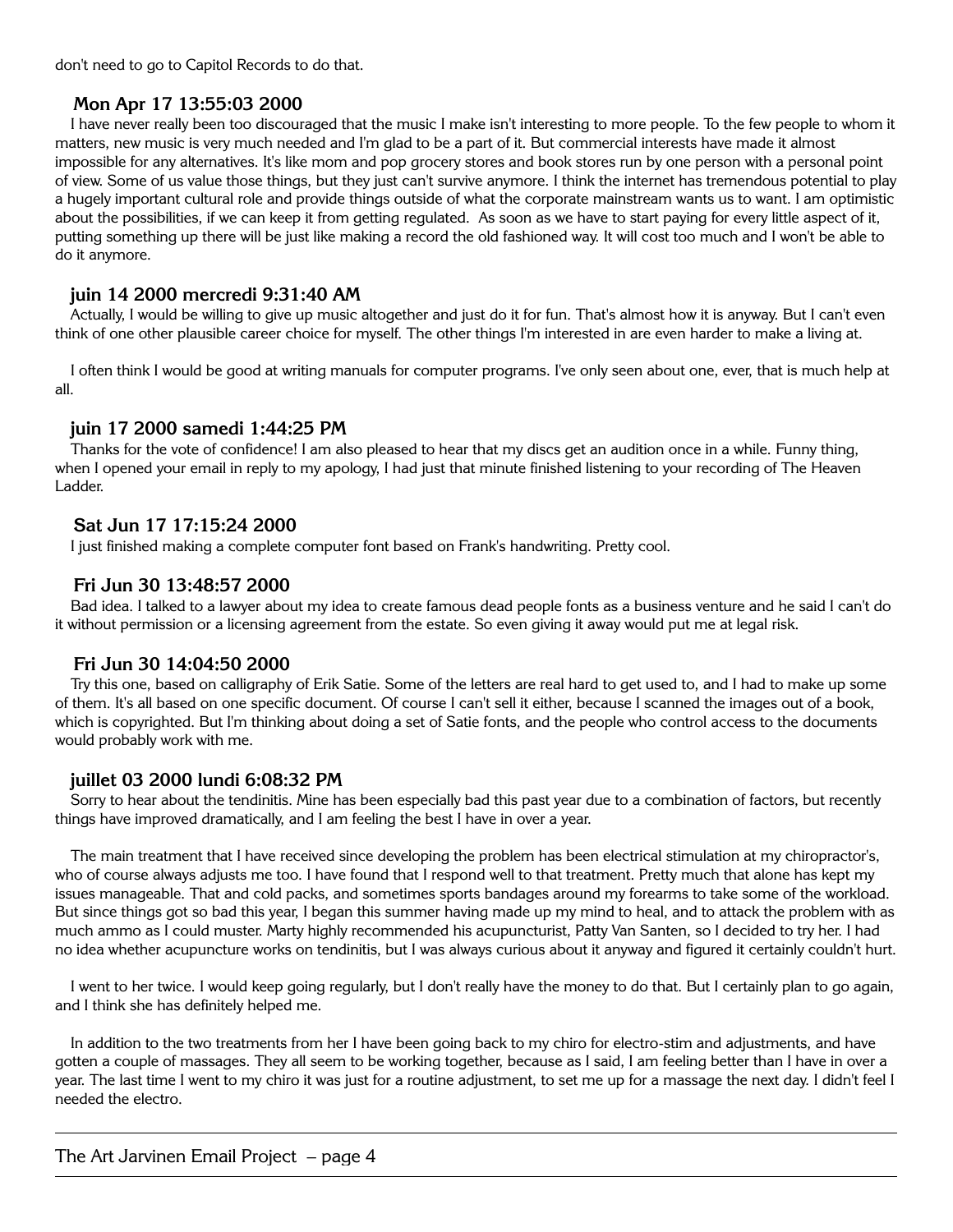Oh yes, there is one other thing I've been doing. A friend of mine who is a personal trainer gave me an exercise routine of various kinds of poses and stretches designed to realign my whacked-out spine. I think that has been helping too. Posture counts for a lot.

Anyway, I encourage you to try a variety of things if you can. Seems to have done wonders for me. There are also hand exercises, and you should be drinking vast quantities of water.

But as for your questions -

I do recommend Patricia Van Santen. She doesn't have a minimum # or any such thing. She'll treat you once or as many times as you want. With me she suggested two treatments a week apart, and then having them farther apart.

The first treatment generally takes about an hour and a half. Actually I was there almost 2 hours. It costs \$175. The following treatments are an hour, and cost about \$75. Sometimes a little more depending, but mine was \$75.

She will spend a while talking with you, asking questions, and getting you to open up. She believes that our physical problems and our emotional lives are intimately connected, so it is important for her to understand not just where the pain is, but also what sorts of stresses and emotional problems you may be grappling with. I am totally comfortable with that approach, and I had no hesitations about opening up to her. But just be aware that is her style, and is part of her technique.

Do go to her, at least a couple times. She will help you. Good luck.

As for the 4th celebration, we did in fact roast a pig yesterday.

#### **août 10 2000 jeudi 4:50:29 PM**

Mostly I'm just too damn lazy about self-promotion. I got busy making more product and doing stuff I like. But Jeff did mention his boss was having a baby or something.

Wow! I saw her not that long ago at all. Guess I won't be getting any more acupuncture. But it did help.

Played my last concert as an official member last Friday. It was a great way to end though. LACMA 4 was one of our better shows and went very well, and the Friday concert was almost all great rep and also went very well. Lynn and her mom were both there, and even my neice from Chicago who had never heard me play. It was pretty neat.

#### **septembre 19 2000 mardi 3:20:06 PM**

I'm so sorry, I really wanted to hear you play tonight, especially since I didn't get to Ojai. You must find me a truly unsupportive friend. Fortunately you are well-loved in this town and I know you will have a great and friendly turnout.

I just found out my nephew from Chicago is in town surfing for a couple days and had a wrong number for me. So I feel it's important to spend some time with him. I know you understand. Break their legs! and God bless your hands.

#### **Date: Mon, 27 Nov 2000 15:39:26 EST**

One thing I did was a chamber piece with several tempi going on simultaneously. With a little arithmetic I figured out how many beats in each part should be on a system, and justified each staff separately. The music looks exactly as it should sound. Maybe it's not rocket science, but I was kind of proud of that.

And of course multiple meters is a no-brainer. I got used to doing my manuscripts with a red pencil for the invisible barlines and rests that I would need to input.

#### **Thu Dec 07 16:31:02 2000**

Let's do it. I'm way flexible, and thoroughly enjoy not talking about notation software.

#### **Tue Dec 19 13:00:37 2000**

Getting around reasonably well in Sibelius. I'm not sure I'd be too thrilled about doing a score with it, but it's fun to play stuff back, which is a new capability for me. I'm using it mainly as an audio device which happens to have a visual document as a bi-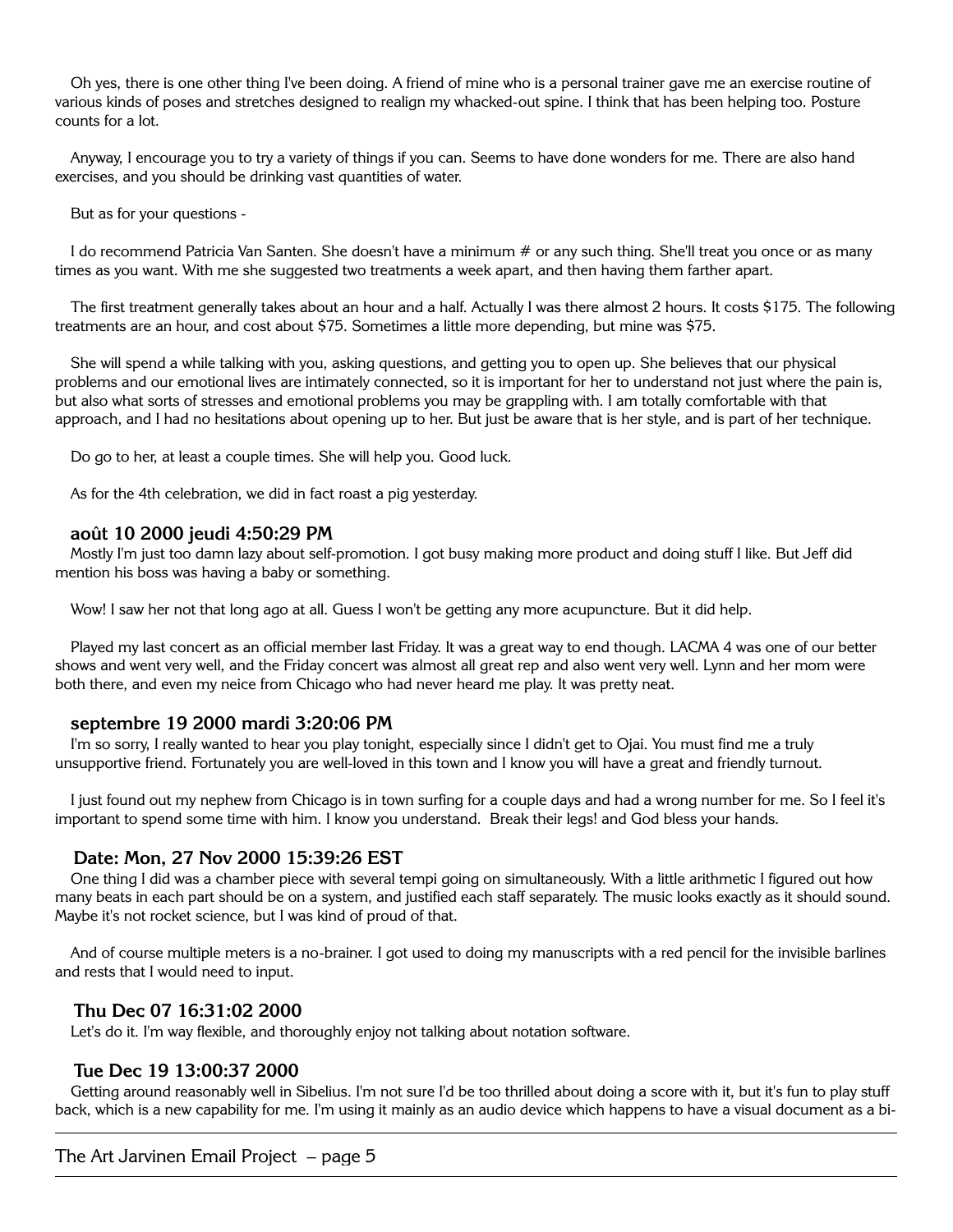product. I think that's really the big difference between Score and Sibelius/Finale - the paradigm. Score is a graphics program, on its most fundamental level, whereas Sibelius is really an audio program pretending to be a graphics program. At least that's my take on it.

## **7/3/01 at 1:47AM**

Pig is on. This her her name is Gloria Estefan. She will be done about 5, I expect. We'll be basting her all day, with a keg close at hand. Show up whenever you please. Dinner service around 5:30 (ish).

#### **octobre 02 2001 mardi 5:34:40 PM**

Just wanted to let you know that I will not be able to get to your PianoSpheres recital. I play bass in a Balkan "wedding" band that rehearses regularly on Tuesday evenings. At least I'll be having fun. Hope you do too.

## **octobre 03 2001 mercredi 6:52:44 AM**

Yeah. Good and getting better all the time. Lots of things going on, personally, artistically, career-wise, etc. It's a good time. A little frenetic and weird at times, like having CalArts hire me 2 weeks into the semester after saying they wouldn't be needing my services - but I have some work, and that's a good thing.

I spent much of the day in the attic doing wiring for studio lights, so I'm pretty fried. I'll sign off for now, but do stay in touch.

#### **octobre 04 2001 jeudi 5:38:18 AM**

Gloria, we go back a-ways, but do not really know each other so well. I don't tend to make rhetorical statements as much as I look for real conversation. If I say "what to say?" I probably mean I don't know what to say. Where are the words that can adequately express our personal reactions and realities apropos that particular event, and how can we be inside the brains and skin of even a friend on such an occasion? I have many friends in the NYC area. I had no idea you were physically close to that event - I suppose I think of you as an "LA friend".

#### **octobre 04 2001 jeudi 6:47:54 PM**

I really needed to get off the computer, totally fried. Things have been chaotic and messy around here. We've been doing remodelling since early summer and things are still quite disorganized, and that is in its own way fatiguing. Tuesday I spent much of the day crawling around in the attic installing wiring for the studio lights. I was still up there when the band

showed up to rehearse.

CalArts first told me they wouldn't be needing my adjunct services this year, then two weeks into school they called and offered me a decent part-time contract. A good thing, but I'm still trying to schedule students and find a room to teach in. And I've been cramming on copying work. I really want to settle into a schedule, and have my house back again.

Well, I have had no reports of anyone I know there having been hurt, so I'm grateful for that, but I'm sure some of them have relatives and friends who have suffered personal losses. I'm told that Michael Gordon was walking his kid to school and saw the first plane flying very low, then heard the impact moments later. That has to leave a kind of residue that doesn't easily wash off.

That's interesting. One doesn't tend to think of New York as being a real friendly town, but it does seem to have a sense of community that is revealing itself to us in the light of these events.

Your comment though just brought up a lot of my old thoughts about the lack of a sense of community in L.A., specifically in the new music scene. I have often lamented the fact that there is so little overlap in the Venns as it were, with everyone into their own little scene and participating very little in the others. No one from the Ear Unit went to my ensemble green concert, and I doubt that any of the South West chamber folks go to Ear concerts. For example. I know there are legit reasons, but sometimes I get so frustrated that there isn't more mutual support from colleagues. How are we to develop a non-professional audience if even those of us who are making the art don't care enough to consume it? But enough of belly-aching!

That's cool. You know, when I got the news that my friend Randy Hostetler had died, the only thing I could think to do was sit down and right a piece to celebrate his life. That was the first time that I had used music and composing in a real direct way to deal with emotion. It started a process and opened up a whole other dimension in my musical experience. Not that it was all cold and academic before, but I had never used the composition process in that direct a way before to deal with feelings.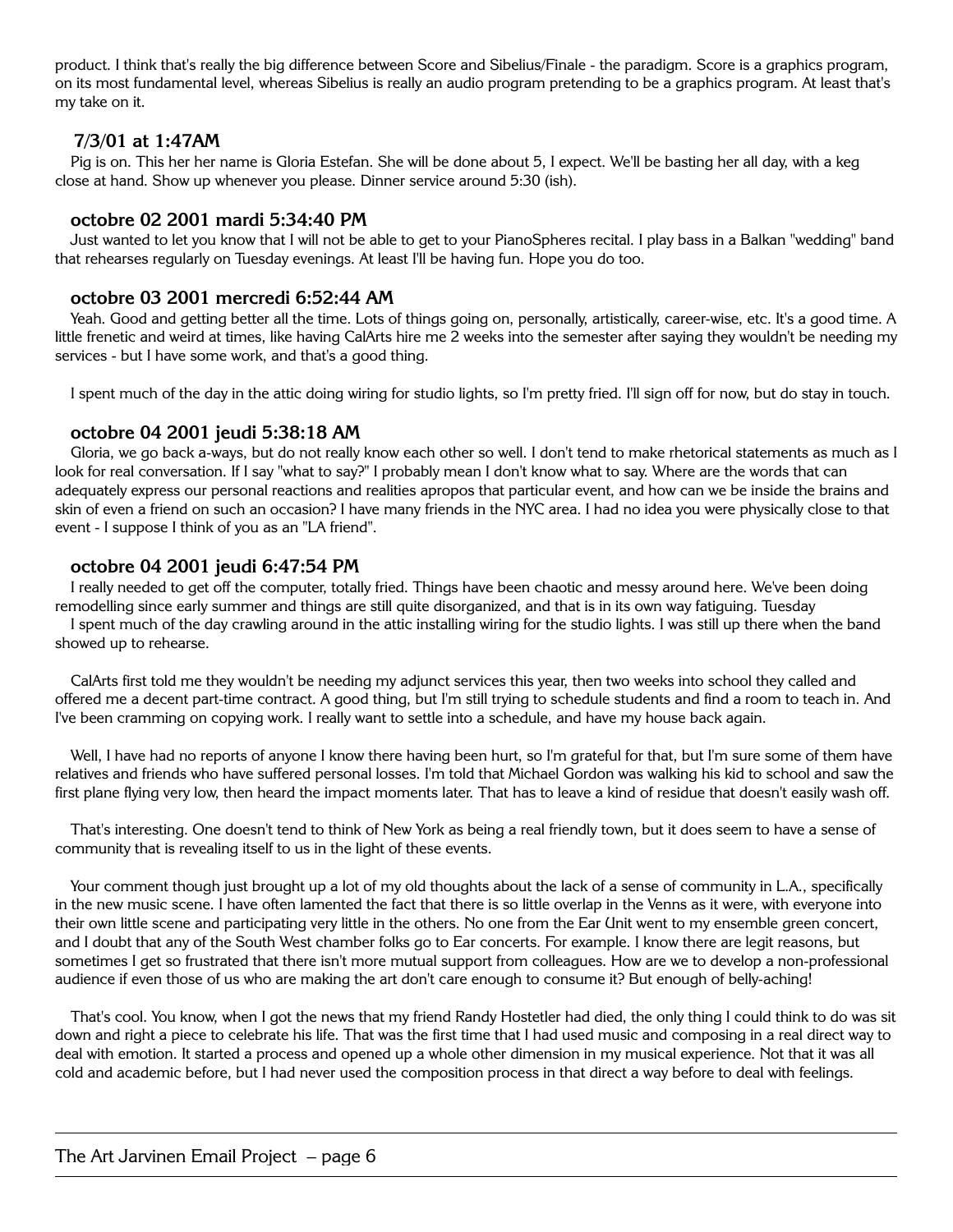# **octobre 13 2001 samedi 4:51:48 AM**

Daniel Rothman said your Strawinsky Tango was "to die for".

Would have loved to have been there.

## **11/1/01 at 10:30PM**

hi im fido kim arf arf hi im rover kim arf arf hi im spot kim arf arf hi im lassie kim arf arf

#### **3/19/02 at 2:54PM**

Funny how that FZ story keeps coming up. I had to go through it again just the other day with a student. Sure, if you think this guy is serious I'm happy to have him get in touch with me directly. I was going through old ear unit shit the other day - I sang Frank's "America Drinks and Goes Home" on their birthday concert last week - and I still have the Times review of WYWA, with Erika saying "We're cheating ourselves and our audience. We won't do it again". All because of Mort being pissed off. What a fucking fiasco.

#### **3/19/02 at 6:15PM**

alas, ya got me at the end of the day. time to make a good meal and forget about copying.

I really have been hankering for a walk at the gardens, so let's try to do that.

#### **Tuesday, August 27, 2002 8:07:29 PM**

I just read that you're doing 4 systems on your recital. I think that is really interesting (in the best sense of that word - not the 'after concert' sense) and totally cool. I look forward to hearing your take on it. I studied with Earle my last year of grad school, and, while I bitched loudly and frequently about my assessment of him as a teacher, I really liked him and thoroughly respected his artistry. I feel very fortunate to be able to say I knew Earle Brown.

I've been involved in so many - so many - careless performances and thoughtless realizations of that particular work. But I also know that Earle was perplexed by how fussy and anal Tudor's realization was. You will no doubt bring your own thoughtful perspective to it, and, as I said, that is a thing I will enjoy hearing.

#### **Friday, August 30, 2002 11:47:08 AM**

Sounds like a good deal - seeing the world and getting paid for it and yet not having to work too hard. We worked pretty hard in the Ear unit, but that is the one part I miss, the travel. I'm a real homebody now, that's for sure. Lynn says it suits me, and that is true to a point, but I stil want to see more of the world. I've never even been to Paris, not to mention Italy, Thailand, Finland, Portugal, Antarctica...

Most of the Four Systems performances I've done were with the Ear Unit, and I always found it frustrating. We can forget the kids show performances. They don't really count because we were just using the score as an excuse for what we were trying do demonstrate. But we also did perform the piece for real a bunch of times, including a recording at WDR. Since we were doing it as an ensemble, I always felt we should have some sort of concensus, and agree on some parameters. But they would have none of it. Everyone had their own interpretation and ideas about what was possible or appropriate, and we just did them all simultaneously. I thought it was an incoherent mess, and not interesting at all.

My biggest gripe was with Amy. She invariably whipped out a hip drum set groove, or an African bell pattern, and for the life of me I can't reconcile the score and Earle's directions with such events. So I tried to counterbalance that approach by being as literal as I could. One of the problems is that the score isn't a good score to begin with, if you think about it. It's somewhat confusing or contradictory, as is most of Earle's graphic notation. Rectangles don't realy look like piano tones, at least to my mind. The score looks more like an organ piece, with "on/off" envelopes, steady states overlapping, etc. The piano envelope is unnaccounted for. So it is vague at best, which is why I think some lattitude and personal interpretation is necessary and inevitable. But my approach was to take the vertical dimension for pitch/register, the horizontal for duration, and the thickness of line for dynamic. I used steady state sounds, such as an electric drill, blown PVC tubes, ratchets, etc. At least my realizations came out sounding like the picture looks.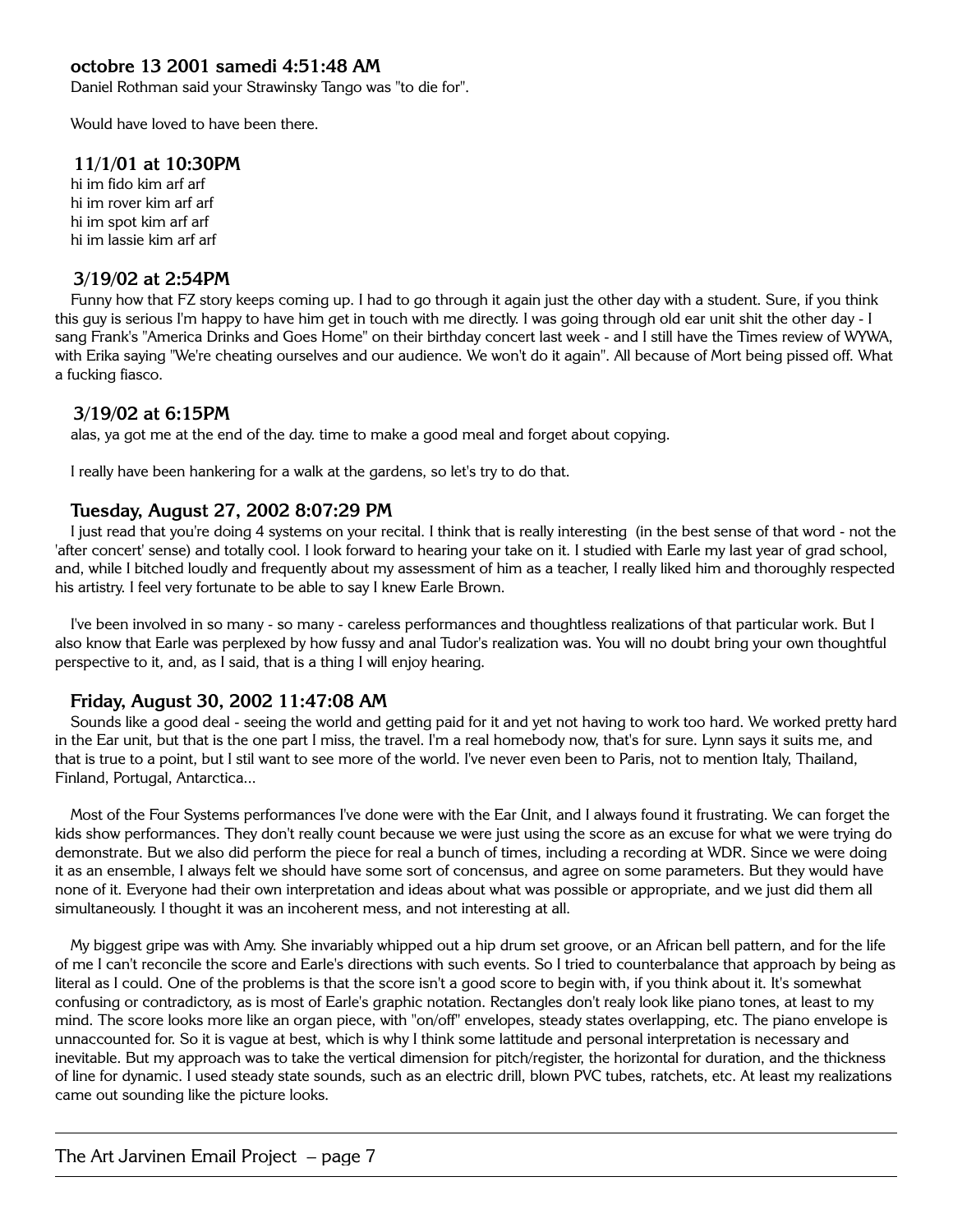The most interesting realization I've heard is by Max Neuhaus, on his Columbia album Electronics and Percussion - Five Realizations by Max Neuhaus. Here are his program notes ver batim:

"Brown's score concists completely of horizontal lines of various thicknesses and lengths. The constant thickness of each individual line stimulated me to search for and find an interesting percussion sound with a constant dynamic nature - not the usual percussion sound, with its initial burst of the attack and sudden decay. These horizontal lines exist on many different planes, overlapping each other to form (if one equates horizontal space to time) various patterns of entrance and duration. Rather than a strict interpretation of these patterns, during the performance I allow my eye to pick out various combinations that seem interesting or relevant to that particular moment in the piece. This produces an improvisation, but one that has a very definite relationship to the score."

He plays the piece on four suspended cymbals, amplified by putting contact mics on the leather straps. The sound is really intense and weird and mysterious, and he performed it at ear-splitting volume from what I'm told by those who heard his recitals in the 60s. The main point about Max's version is that he solved the problem of the envelope that the rectangles imply. But it must be emphasized that Earle himself had no problem with rectangles being piano tones. But then in my opinion, he didn't have a very good sense of graphic notation at all, even though he basically invented it. We played Hodograph a few times, and in it there are graphically notated events that are smooth elegant curves. Dorothy worked out these beautiful slow glisses on the flute, that sounded just like the pictures. Earle didn't like it at all. He said "no you don't understand. Those lines are trajectories, fast flourishes that follow that contour" and then he demonstrated vocally with these flighty little pointillistic gestures. I always wondered why he didn't make a spewage of little dots, instead of those smooth flowing lines. But that was Earle.

And there is, I think, one of the important points, maybe even the key. Earle knew what he wanted, and did have expectations. He liked the creative dialogue of score/performer, and wanted his pieces to be flexible, but at the same time he did give us parameters, and he knew the general character of his works. He was composing, not just encouraging us to explore our own muses in whatever manner.

I think Tudor actually misssed the point too, in that he took very precise measurements and transcribed every line into a precisely defined event placed in a fixed score. Earle could have written a piece like that himself if that was what he wanted. Graphic notation is meant to be at least somewhat vague, and allows us to keep hearing the same general piece with the specifics constantly in flux from performance/performer to performance/performer.

That said, I am sure you will come up with a concientious and enlightening realization of your own, embracing both the inherent vagueness and specific implications of Earle's score and instructions. I do not presume to suggest how you should realize it becuase that would be, well, presumptuous! But it did just occur to me that one fun possibility would be to realiz it in four layers, three on tape, and place the speakers in interesting locations, such as off stage with the door left open, above the audience, etc. Some of the sections get pretty dense, and sharing the material between "players/layers" as it were would open up the sound of the piece very effectively, I think. Anyway, just an idea, not meant to be more than a stimulus to your own thought process.

I hope this is useful. It's been fun thinking about the piece again and remembering some of my Earle Brown encounters.

Have a great rest of the tour.

#### **Wednesday, October 9, 2002 2:06:30 AM**

Great recital. Lynn and I both really enjoyed it. Didn't get to finish saying so on the way out, as I was trying to stay out of the shot, and that woman seemed very determined to get a picture, so we just split. I don't like those post concert reception lines anyway - even at my own concerts. (umm, not that I ever do any, but you know...)

In particular I liked the Dude-Hey-You (damn if I'm going to try spell it in French). Really an engaging piece. And I was thoroughly convinced by the Brown. I liked the calm pacing and composure. Face it, there's only so much you can really do with it, if you take it seriously. It is what it is, giving many permissions, but also setting a lot of limits. Your version had some very tasteful and thoughtful nuances, and projected a very nice balance of an improvisational feel and a "composed" coherence. And my feeling was that it was a slow piece - I really liked that.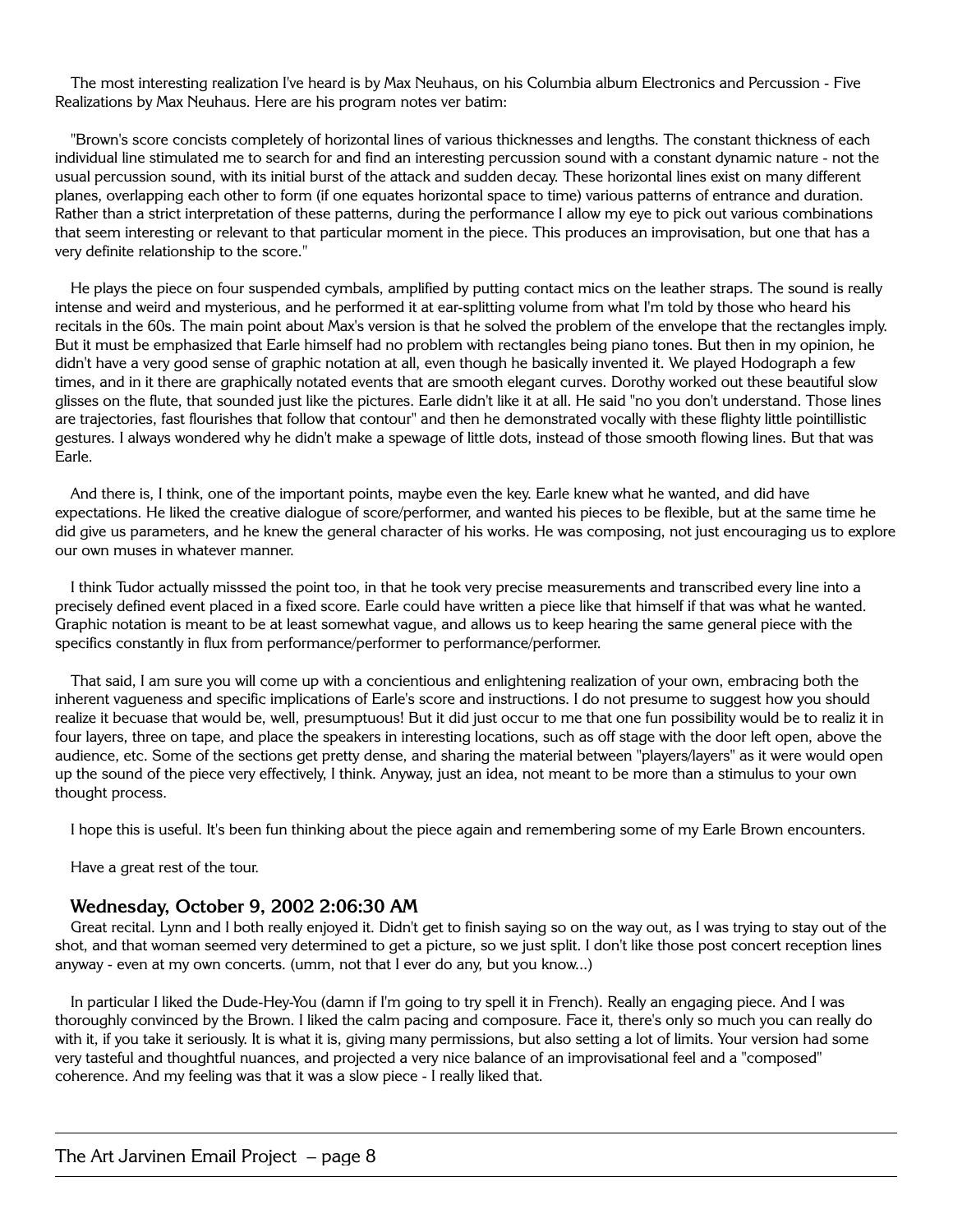I liked the piano too. I'm in love with the Fazioli, but maybe that's more for my own music. I know you have decided that Steinways are all you want to play. It sounded very good.

AND, I thought the encore selection was beautiful. So, bravo!

# **Friday, October 11, 2002 5:57:54 PM**

I was not aware that your father had passed away. I'm sorry to hear it, but glad to hear you are at peace with it, and were able to be there. That is so important for some, although it is a very specific situation, and different fir everyone. I was thankful that my dad just got up one morning and died - no sickness or anything - and that I didn't have to be there.

The Schumann is beautiful, a real treat to hear for the first time (I haven't devoted much of my listening life to Schumann, I'm afraid).

Our thoughts are with you,

#### **Wednesday, January 22, 2003 7:27:04 PM**

I brought in Hunter Ochs to be my producer and Ton Meister. If I remember correctly, our Zipper fee included their engineer, which was obligatory if we wanted to use their equipment. Hunter checked out their gear and talked with their recording guy, and decided everything was cool, and the two men hit it off okay. So Hunter was definitely in charge, with their man acting as assistant engineer. It worked out very well for my project. The only way to bring in your own person and not use their engineer is to also bring in your equipment. You may as well use their gear, which is good, and also use their engineer. If you know someone you want to bring in to supervise, they are cool with that. I do not remember the name of the person who worked with us. If it's important, I can try to reconstruct that scenario.

It's beautiful. I'm not sure I could have gotten a better piano recording in Los Angeles, at any price.

I think it was around \$900. I told them which piano I wanted, and tuning was included in the basic price. They would not allow me to bring in my own technician. If I wanted a technician on hand I would have had to hire theirs on an hourly basis. Given that my piece wasn't like a Rzewski piece, the basic tuning sufficed. So, we got the hall, recording gear, engineer, and a tuned piano for a flat fee. Except for the catch - insurance. I had to pay \$150 for a million dollar insurance policy for the night. I'm dealing with that again now at a diner for a photo shoot. What a scam our  $\mathcal{S}\%\circ\neq\mathcal{S}\$  friend Charles Ives was involved in. Insurance!!! But I think the \$900 was including the insurance. The room, gear and engineer for the night was about \$750.

In short, I can't really quote you their fees, since they might have changed. But if I were making another solo piano recording in Los Angeles I would do it the same way, at Zipper, with their gear. I do not think you can get a better deal or a better result. Maybe at some radio studio in Germany, but not in L.A. And I am partial to that Fazioli. If you like their Steinway, I think you should just go for it.

One caveat - I assume you want at least some semblance of a room sound. That room sounds pretty good, and can even sound intimate enough for my piece. I have witnessed solo piano recorded in what could never pass as a "room", with close miking, and you can get away with that. But why, if you can get a good room?

 Balkanova played at club Fais Do Do last night. It was fun and went very well. But I didn't even get around to emailing people about it. I didn't set it up, so I let the promoters deal with it.

I finished my Hopper piece, Nighthawks, just before Christmas. I got the Gail Levin book you told me about, although I haven't actually read the text - I just like to look at the pictures!

#### **3/15/2003 at 3:58PM**

Not that you need or want to keep hearing me gripe, but just thought I'd share this little gem with you. (Who knows, the sharing may do me some good, if not you.)

Now, my hypothesis. I could be wrong, but it does occur to me that when you are dealing with all the same shit I am, you are working for someone else and getting paid for the time. You just figure out how to get the result, and cash the check at the end. I, on the other hand, spend most of my time dealing with this nonsense for my own music, for which I am not usually getting paid. So I think maybe my mindset and attitude are fundamentally different. That's the only way I can account for this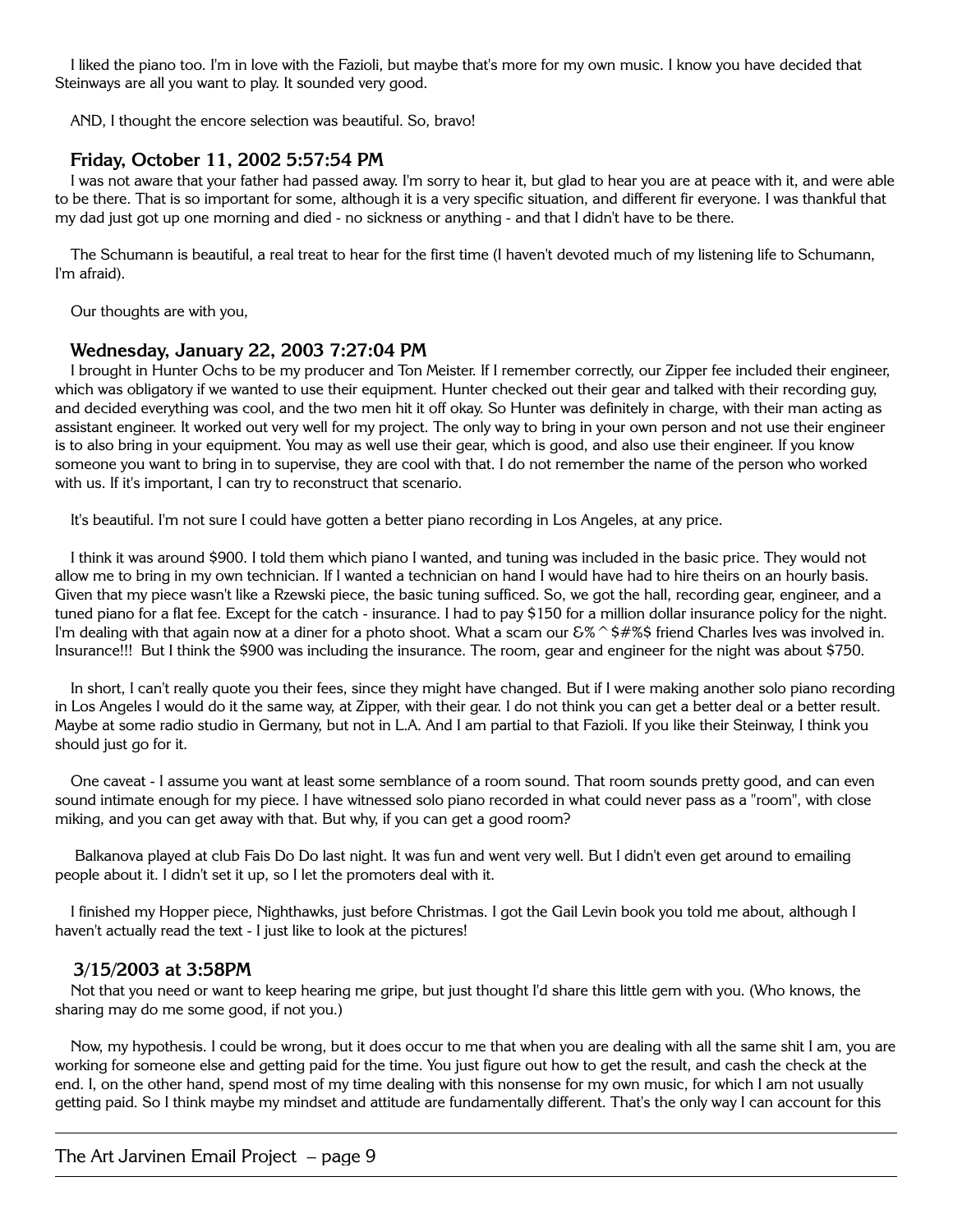stuff (apparently) not bothering you very much.

 For all that Sibelius actually does do well (give me a minute, I can think of something...) it is unconscionable that we should have to put up with this level of lamenetude (to coin a word just for the occasion).

## **3/18/2003 at 12:56PM**

Yeah. I'm not real interested in chat rooms and user groups, and talking about music copying isn't my favorite way to spend time. But I always enjoy at least a bit of shop talk with you. I usually learn something and gain some insight or better appreciation. Thanks for the Tacet. It has already come in quite handy, and saved me some aggravation.

## **3/23/2003 at 10:59AM**

Or does he perhaps feel the need to have autographs of his pieces? A few years ago Yale wanted the autograph of one of Jack Vees's pieces for their library's collection, and offered him \$1500. So he printed one out for them!

## **3/23/2003 at 10:24PM**

Lynn and I enjoyed John's presentation today for the Composers Forum, and I thought I might drop him a line - but if I manage to pull him up, I will throw him back.

Art "catch and release" Jarvinen

# **6/29/2003 at 12:27AM**

Not stressed so much. Having a very good time and getting a lot done. But tired, lots of irons in the fire, not enough time to put in on the things I want to spend the time on at the time etc.

I get a little cocky in email when I'm tired. I assume my friends know how to read between the lines. Maybe I shouldn't assume so much.

Speaking of being tired... I gotta start roasting a pig in a matter of hours. Looking forward to seeing you soon.

## **7/9/2003 at 12:09AM**

I'm still not up to speed on the smileys, so I'll try to just be real straightforward and unambiguous - (wink wink). Oven failed tonight and after an hour of effort all I could do was shitcan the pizza, so I'm not at my emotional best - but will try not to take it out on you (grin!)

see, I can't even relate to that, because I don't grin or wink - I SCOWL (oh, sorry for yelling!).

#### **July 13, 2003 11:16:29 PM**

By the way, I was looking at some web site about music and musicians and checking out links for ideas, I think it was Dan Krimm's new thing. Anyway, I got to your interview from a few years ago and read the whole thing. I really enjoyed it. Really insightful and articulate, and no bullshit. Good work.

Also, thanks for coming to hear Nighthawks. I wish more people had. There were a lot of conspicuous absences, and not a word in the press. Good thing I only worked on it for a year, or I would have been bummed.

#### **7/14/2003 at 11:39PM**

That's a hard piece to make do what you were intending, with the dynamic shaping directing the listener's ear and perception of where the action "really" is at any given moment - it's the melody - no, it's a second voice - no it's the bass line - no it really is the melody! Ives gets to have that from a quartet that plays his stuff for 30 years. You get to have it in a recording - maybe, but certainly not in a concert with four rehearsals. Nice try though! I still like that piece almost the most of any of yours.

#### **Thu, 20 May 2004 18:39:08 EDT**

Good question. Sort of trying to figure out what I'm going to do next. I have to get down to business and record the Invisible Guy material, because there's so much of it now I just really need to get that released. I have some ideas for pieces that I want to write, but have had no luck securing any sort of commission/grant/fellowship to pay for it, and it has become increasingly difficult to apply for anything, in part because there's not much out there anyway, but also because my work of the last bunch of years has been either quite radical/fringe or in vernacular idioms. So I don't have good current work samples to support my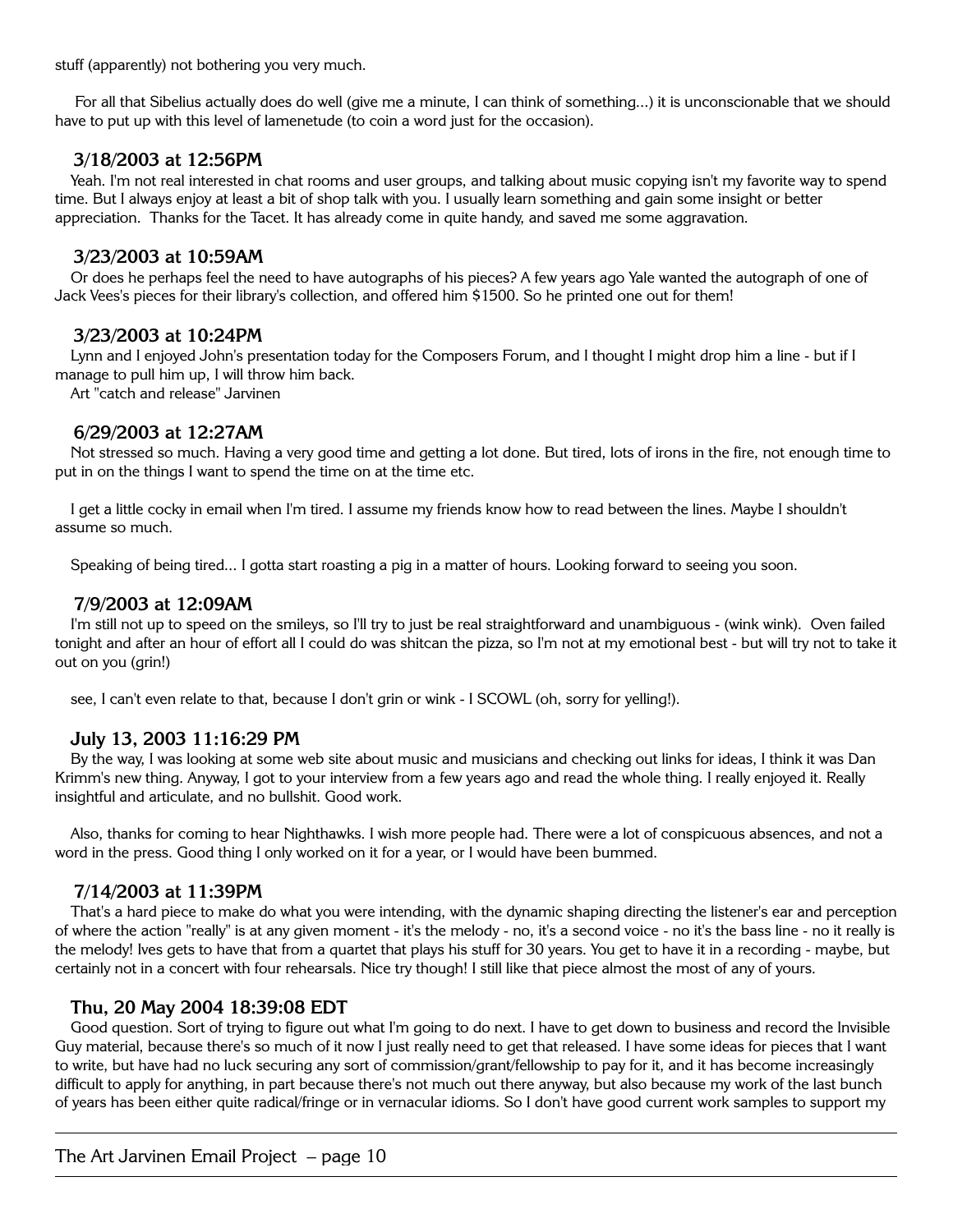applications. So, I think I have to write some more chamber music or vocal music. I have some ideas for music for 5 male voices, and also for a big piece for Ensemble Green using the whole group.

But in the short term (i.e. this summer) it will be mostly recording surf music and building my HO scale model railroad. The train is done, but I need a layout to run it on. It's going on a shelf near the ceiling around the office, and into part of the living room.

#### **6/21/2004 at 5:29PM**

All our pigs are named for famous Cubans. Past Cubans roasted and eaten:

Fidel Raoul (Fidel's brother) Che Elian Andy Garcia Gloria Estefan (a real pig) Desi (O Lucy, I'm done!)

#### **7/25/2004 at 12:23PM**

Yes, I used to use the CalArts sauna regularly for a number of years even after graduating. I lived in Newhall, so almost every evening I went up there to swim and sauna.

#### **10/6/2004 at 9:09PM**

I think that knowing what we know, someone - I'm not saying I'm going to put in the time - could reverse engineer at least a lot of FZ's harmonic thinking, and the nuts and bolts that made the chord bible. But it has nothing to do with guitar playing ummm...7 note chords on every note of a melody!!!???

But he did do a lot of that, i.e. putting a chord on every note of a melody. And I think it was "automated", which is to say he had a system or a process. No way he sat down at the piano and wrote Sinister Footwear like Igor probably did The Write-Off Spring.

Frank had a plug-in. But, he created it. I guess that's what interests me, really. What, and how, he came up with that gave him results he already knew he liked. You did that in your own way with your fractal algorithms. That stuff playing in your house sounded like your music - but you didn't have to write it out note for note.

I can make something sound like Frank wrote it. But I'm not interested in doing that. I would like to know how Frank made it sound like Frank wrote it. If you know what I mean...

#### **2/23/2005 at 3:53PM**

But my druther would be to use a Pasadena trip as an excuse to spend more money at my model railroad store not far from you, come by at any time that works for you for beverages, maybe food if that's happening although don't go out of your way, as I do very little sit-down dining of full meals, tending more towrads grazing, and then getting myself to the concert by 8.

No, not playing myself. Although, I did take on some percussion work recently. The Jacaranda concert series in Santa Monica hired me to put together a Lou Harrison piece and Varese Ionisation. Couldn't resist. It was fun. Now it's back to surf music on the bass, which is more fun.

#### **3/18/2005 at 7:17PM**

First of all, let me say that I really enjoyed our long-overdue vist, FZ talk, and especially hearing your recent pieces. Thanks for sharing those with me. Sorry for using that phrase, but as a fan of yours who feels like he's been out of the loop for a while, or just didn't know you were doing new work, it was really fun to hear some of that and I like what I heard.

FYI, your name comes up quite a bit in my teaching, for various reasons. Just yesterday someone came in to their lesson and wanted to talk about this whole "conceptual basis" thing, which I guess is pretty rampant now at ClaArts. I took the liberty of sharing some of our dialogue on the subject. You know my point of view. This student was a little troubled, but I think he felt better after our talk. I'm glad I have recourse to your experience as a teaching tool, since I've never really had to grapple with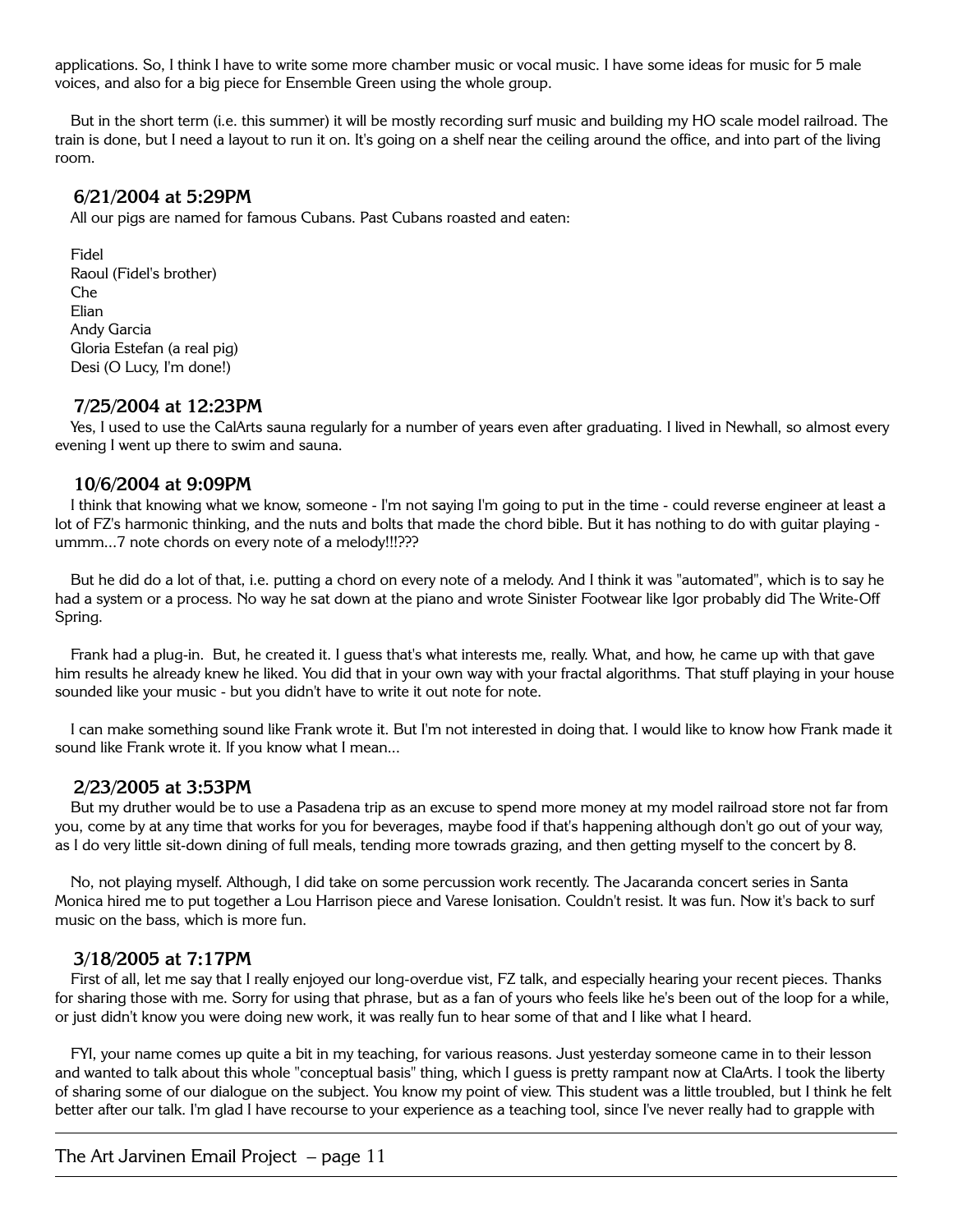that particular issue myself.

# **3/18/2005 at 8:07PM**

Ah, the Ontological thing... yes.

I think I do being about as well as I ever will BE able to.

It's Heidegger's "presenceing" that I have difficulty with.

I don't think I'll ever be able to "is" well.

Hope that all is wells with yous

# **3/18/2005 at 10:18PM**

my philosophy studies stopped with Repo Man.

## **7/1/2005 at 12:53AM**

That's sort of a problem, and I defer to Bob, who really seems to care about that. I suggested Amadeo Roldan, and he was concerned that no one would know who that is (was). But we ate Andy Garcia, and I had never heard of him before. And Bob could hardly believe that - but there ya go.

## **9/25/2005 at 2:29PM**

I am hoping to list him as a reference in an application, but have not gotten any reply. But I haven't seen him in quite a while and before I start bugging him I thought I would ask around as to his well-being. We're old enough now that I keep hearing about people I've had vigorous conversations with only recently, and suddenly they're gravely ill. Maybe I'm just getting overly sensitive (yeah, not likely), but I thought you might be able to tell me if he is well and I wouldn't be intruding if I am a little more energetic in trying to contact him for a favor.

We have a new kitty - Molly (the fearless flying Molly). Great fun.

#### **9/25/2005 at 6:20PM**

make them into downloadable ring tones. people buy those

# **10/14/2005 at 4:08PM**

 I really like the short pieces, as music, and I like the idea of them, and the fact of their existence. I'm really pleased that you've identified a way to make the making of music fun and meaningful for yourself again, and that we who have always liked your work can share it again. I sort of thought you were only going to play those pieces for a few friends, and I'm glad they will be more generally available.

Not always, but sometimes he is really verbose. Yours is Brautigan poetry in comparison.

#### **11/8/2005 at 5:11PM**

i still think your music is (generally) fun. that one is less fun - but i still like it a lot for what it is whatever that is

# **12/17/2005 at 10:19AM**

I think I'll stick with the Finnish Darts Organization

# **1/16/2006 at 9:25AM**

I have often referred to football as "sublimated warfare".

#### **1/17/2006 at 8:45AM**

By the way, I spent much of yesterday at a Grandmothers rehearsal up at CalArts. Miroslav Tadic is their guitarist now, and there was no school. They sounded great, and it was really nice to meet Roy Estrada and Napoleon and hang out with them a bit. I know that when the Grandmothers first started out Frank dismissed them categorically, but this band playes very very well.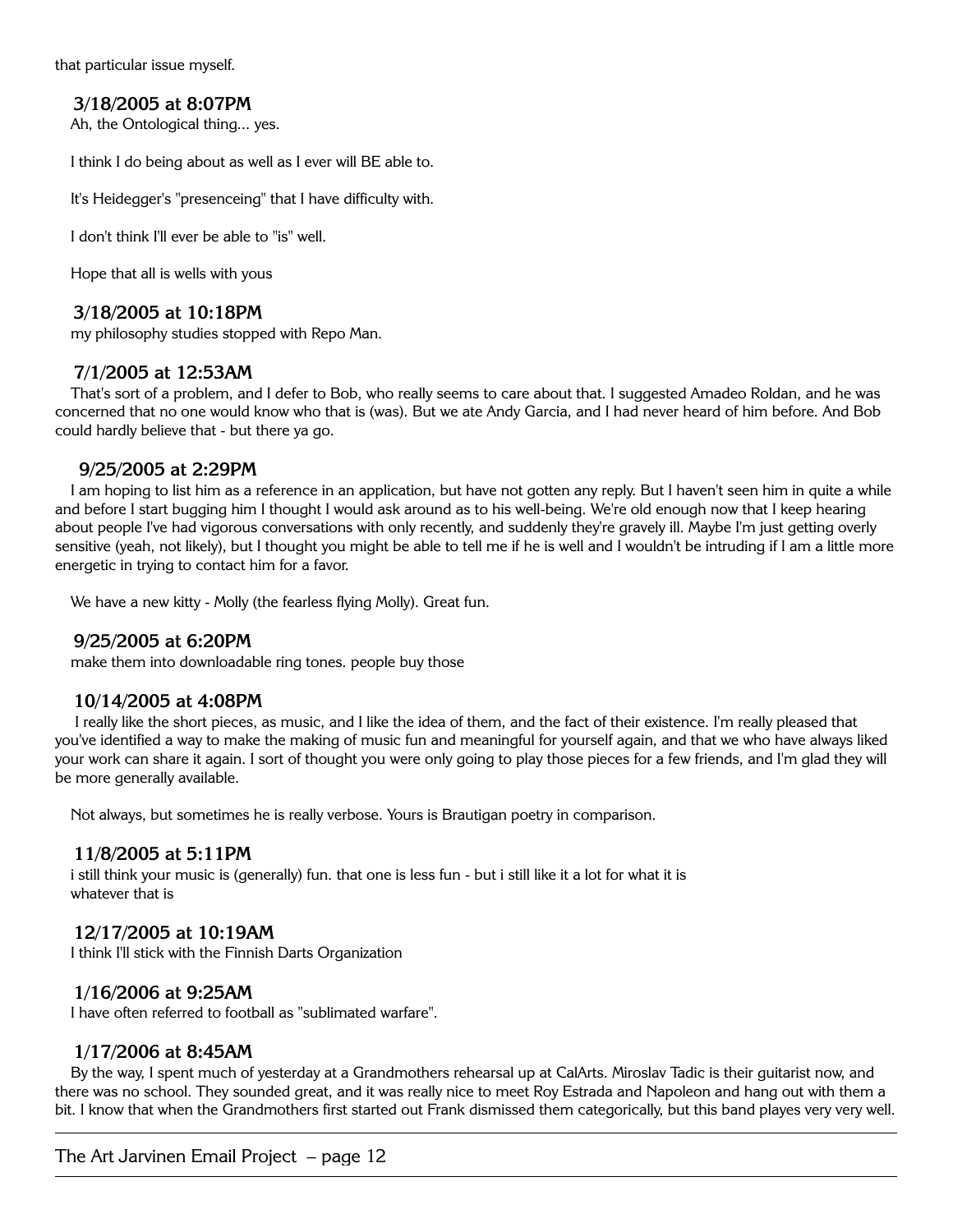Napoleon hasn't lost a thing, sounds as good as he did in 1978, and Roy is all over some bass parts that are way beyond anything he actually played in Frank's band.

## **1/28/2006 at 3:35PM**

 I saw the TV stuff when it first aired. In fact, I am probably one of a very few people who saw the banned Lick My Decals off Baby commercial on TV. When I was in high school watching some Fellini movie or something, very late at night, a Youngstown station aired that. It was already banned, and a few years late, but I knew it by reputation. I had the album. The commercial just came on. I think it was some weird late night TV movie jocky just airing it for fun, and for the few who might appreciate it.

 I always traded away records for other ones, so my record collection was sort of in rotation, as I explored different things. It was easier than trying to get money to buy more records.

#### **2/7/2006 at 10:49AM**

well, hopefully it will be rendered swoopingly, exuberantly, and with aplomb. that's how I prefer my music to be done

# **2/11/2006 at 11:05AM**

German Coast Guard great name for a band way better than Chicago Transit Authority but they were compelled to change it to Chicago German would not be such a great name for a band unless they were a tonband but then they would be called Tape could be a good name for a band

# **6/12/2006 at 1:04PM**

I told Lynn not to spend any money on my music if I die first. I'd rather she go see the pyramids.

## **7/8/2006 at 5:33PM**

I think pipa virtuoso Wu Man should do a cover version of I Am Woman.

# **8/10/2006 at 5:02PM**

The new ones are too cute for their common good, I am sure.

Coincidentally, we adopted a new one yesterday. The neighbor's kid came over with her, had found her in their garage and were sure she must be ours. She wasn't, but is now. Claudia. Our first symmetrical cat. She is mostly black, with all four paws white. They usually seem to have one white, or two beige on the left. Not Claudia. She's very square. Also has a broken tail. Takes a sharp turn in the middle, I guess like that Zappa cat you said had his tail broken in three places. I don't think I met that member of the clan. Anyway, congratulations on the new companions. They charm.

#### **2/22/2006 at 12:06PM**

two songs later I was listening to Bjork. J.S., C.P.E, or P.D.Q.?

# **3/1/2006 at 8:12PM**

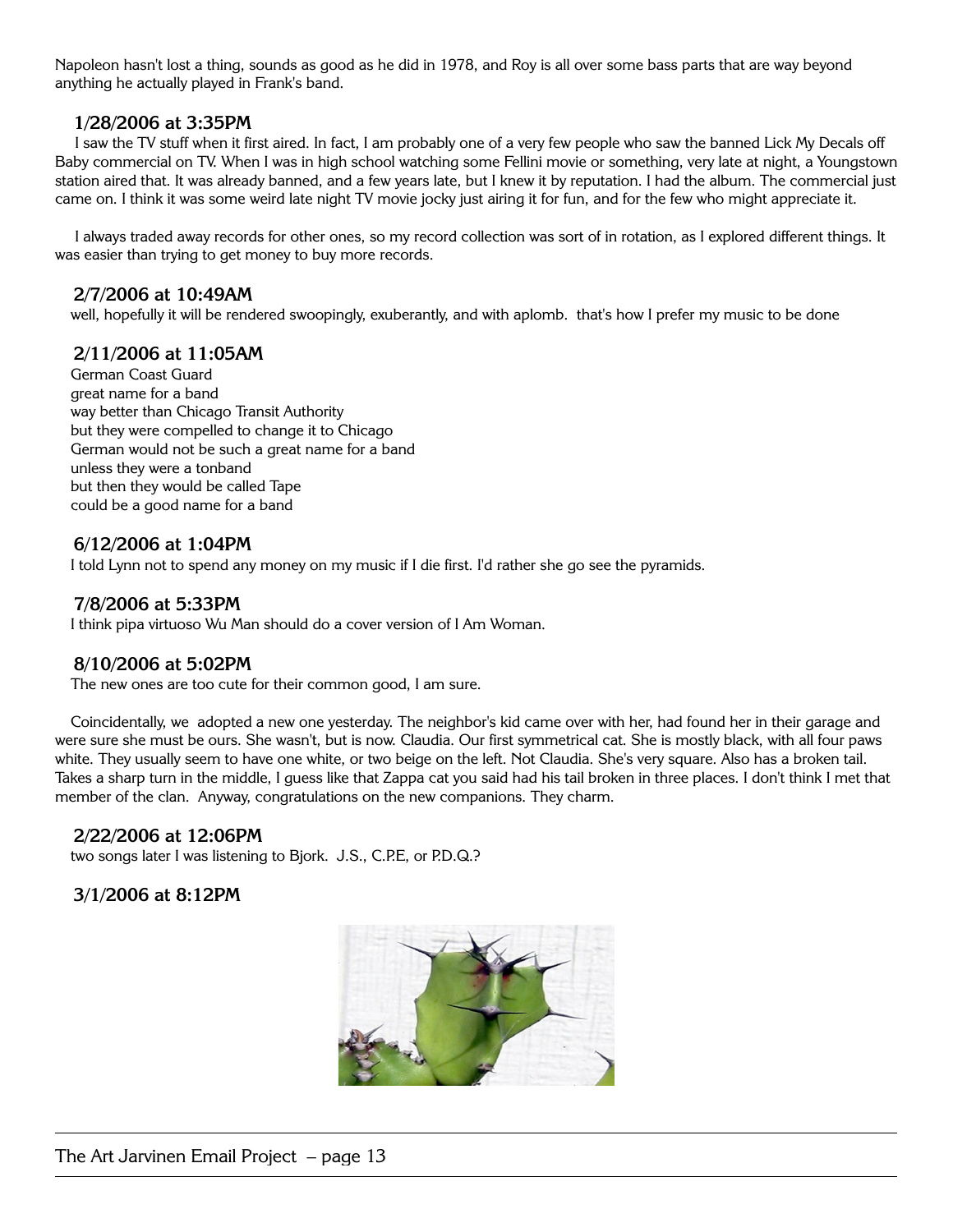The cactus picture for six drummers is especially nice. It cries out (to me anyway) to be an animated cartoon character or somethihg... can it sing?

#### **3/28/2006 at 9:13AM**

I saw Mingus some time in the 70s at the Village Vanguard in NYC. He was not in a good mood apparently. All during the soundcheck he was on mic and every other word was "horseshit". The set was great though. Danny Richmond on drums was always amazing. But as was typical of those clubs, the set was short, and we had to pay again to hear the second one.

I also had the opportunity to hear Roland Kirk at the Jazz Workshop in Boston. That was a bright moment. He had had a stroke, and lost the use of one arm. So he mostly played tenor, with one hand. Amazing.

#### **4/16/2006 at 7:15PM**

you may take no for an answer but I'll take no foreign answer

## **April 26, 2006 2:14:35 PM PDT**

 Thanks for the language lesson. That's one way I've never heard anyone pronounce I Ching, although my brother refers to it in passing in a little self-produced novelty book he just sent me, and he includes the pronunciation, same as yours. Might it be CHing or King in another dialect?

I am still only .25 fte at CalArts, although I truly hope that changes. With Lucky gone and Mort retired, there is currently a fulltime comp position open. I have applied...

The Invisible Guy will end soon, only three more installments. I'm way ready. Four years of working on it is enough. Next I have to finish up and tweak a few of the recordings so I can release it all on 3 CDs, get some merch together (mugs, ring tones, etc.), figure out how to get the word around outside the new music scene, and hopefully partner up with my nephew to connect with a video game developer.

New work and directions include serious interest in shortwave. I'm developing a piece for a new ensemble that will include three shortwave operators, two laptop players, and electric guitar. All form and structure, but no composed content. That comes out of the air.

Also a piece for 2 pianos, that I have been trying to figure out how to do for what may be decades by now. It's based on mapping, corresponding the 64 I Ching hexagrams to the squares of a chess board, assigning sonorities based on the hexachords of a row, and working out musical gestures derived from the logic of the movements of the various pieces. So, basically, when it's done two players could literally play chess with pianos. Or transcribe famous games into music, etc.

So, I'm pretty much done with surf music for now, having probably written more surf tunes than anyone else on earth, and developed the genre as far as I can. But I'm also pretty disinterested in conventional chamber music and note-writing. I do plan to finish an EAR Unit piece in memory of Lucky. That I need to do for myself. But I am really more interested right now in creative listening, the shortwave as a musical experience, mapping unrelated but similar structures onto each other to musical ends, etc.

In other words, I am doomed to never make any money or get a Guggenheim. I just hope I get a job, so I can retire. I tell everyone who asks what I do that I am on permanent creative leave. It's nice to have time, but I need at least some money to pay for my model railroad stuff.

#### **November 20, 2006 1:30:05 PM PST**

Sure, I've got some keyboard music. After doing mostly surf music for the last four years I'm now working on vocal music, and short stories combined with shortwave sounds, sort of an "audio book". So I don't have anything new to show you, but I think you might like my Four Rosicrucian Preludes, from my "Satie period" (ca. 1999). Marilyn Nonken played them last year.

The book, would love to sell you one, especially if we can get together to "save shipping". My cacooning strategy has worked so well that I rarely see any of my friends anymore. Tyring to change that.

Lynn and I are going to Maryland for a week, leaving tonight, so I can't really get anything to you until after we get back.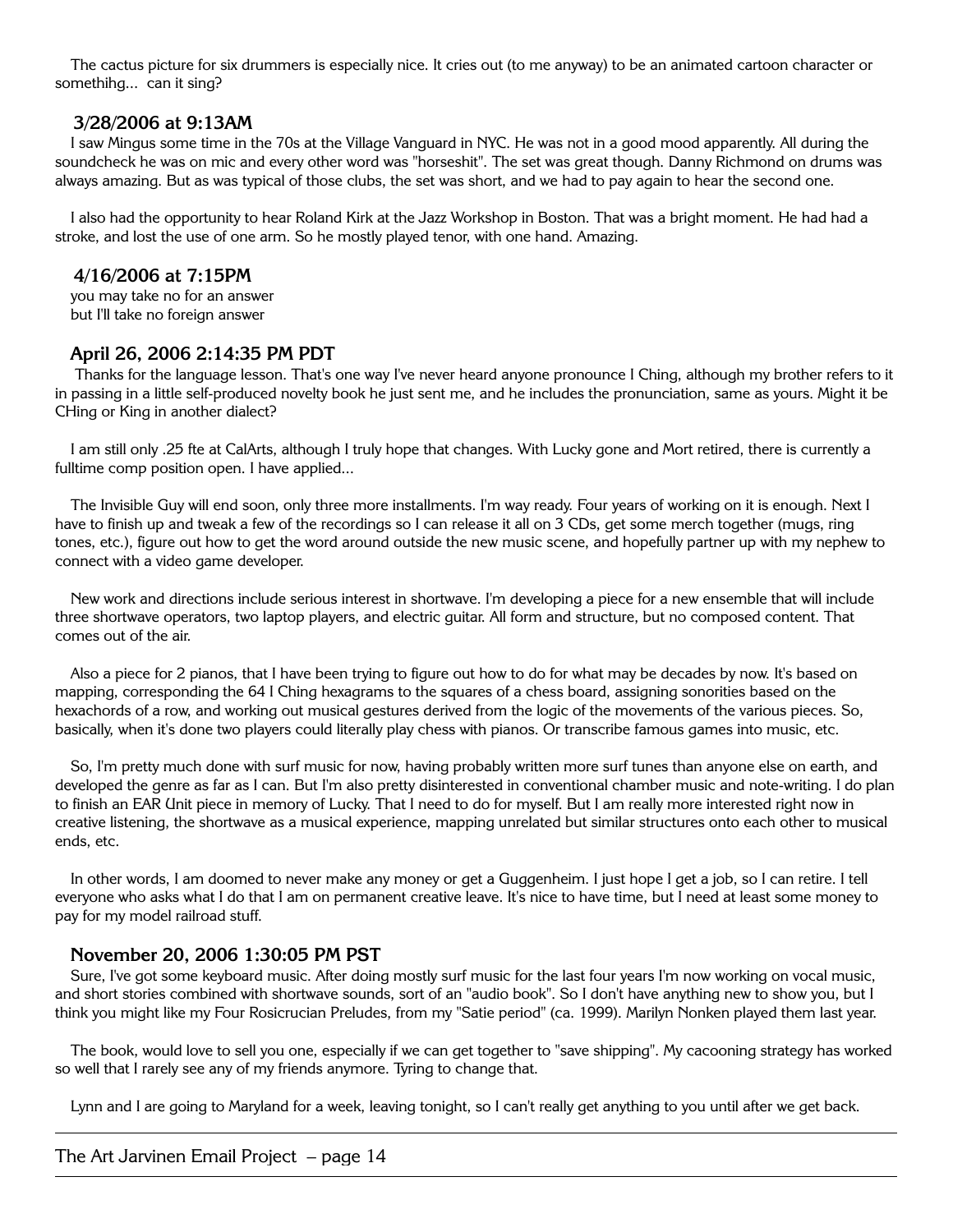So, I'll drop you a line then and we'll follow up.

# **1/3/2007 at 11:16AM**

He's froot loops. He's been talking about doing it, so we knew it was coming. We caught him digging a trench and soaking the dirt, and he denied being in my yard even though I was standing right there looking at him. We checked during the night and the plant was still there at 4:30, but when I checked again at 6:30 he had done the deed. We caught him wheeling his green barrel into his house. Yesterday there were two Rooter Man trucks at his place, so maybe he tried to flush the evidence. We called the real police, and they couldn't do anything. They weren't even sure it was a misdemeanor and had to call in and ask if they could write it up as vandalism.

## **1/4/2007 at 12:55PM**

He's been diagnosed and medicated for a long time. These days I think they call it "bi-polar". Does that mean he's actually been to both poles? That would be pretty cool (ouch, sorry!).

The cactus would be a menace to any child riding naked on a scooter, fucking up and driving into the middle of our yard, falling off, and landing on it.. They would get pricked. I did worse damage to myself on purpose playing Cage's "Child Of Tree" , strumming a cactus just to prove that he was wrong when he told me that he allowed improvisation in that piece only because you can't have chops or express your ego on a cactus.

You once made a comment to me (you don't seem to recall most of the most important things you've said to me...) "Notation isn't composition". That's true, but notation is a hugely important factor in a lot of compositional practice.

For the last ten years I have been watching student composers become more conservative, artistically, because they only know how to use computers - poorly - and the ones that recognize that want to learn about hand copying, so they can more immediately and accurately notate their ideas.

## **2/2/2007 at 3:19PM**

As for the Real Life copyists nightmares, I'm not thinking as much in terms of the torn scraps of paper and road maps and secret codes that I had to assemble Steve Vai's scores from. I'm thinking specifically in terms of workarounds discovered as ways to get the required results in notation software. For example, in Lucky's score I had to make a meter of 36/64, input lots of 64th notes and the required rests, make all the notes grace note size, then hide the beams and replace them with a beam "line", add a slash, and hide all the rests and the time signature. It looks exactly as Lucky intended - a non-metered bar with a shit-load of grace notes occupying it within an approximate time frame. But it only looks that way because 1) half the information is hidden, and 2) the computer can play it back because I played by the sequencer's rules. If the computer couldn't play it, I couldn't get away with that particular work-around.

# **3/17/2007 at 3:10PM**

As a composer, I have really valued my relationships with people like you, Marty Walker and others who chose to play the bass clarinet, and focus on it, and do it so well. God's gift to me was the ability to easily play the vibraphone, the most boring instrument on earth. I would have asked for bass clarinet chops, were that an option.

# **3/18/2007 at 11:44AM**

We don't have to do lunch. I love Korean food, but I don't eat meals during the day, so maybe we can just hang at your place and visit, and I can tell you what I've worked up for this class and get some feedback and ideas.

# **3/20/2007 at 3:19PM**

I can't say I'm at my rock steady best yet, but around half way home from your place I began feeling a whole lot calmer, so maybe the orange is having an effect. Maybe I'll eat a couple more. I probably need to start eating a breakfast, a thing I have only done on extremely rare occasions in the last couple decades.

# **3/21/2007 at 11:24AM**

No, not yet. But I will try to make myself do that. Yesterday was pretty scary and disturbing.

Speaking of feathers, at 3 am a bird flew into my face. Molly brought it in and let it go in the bedroom.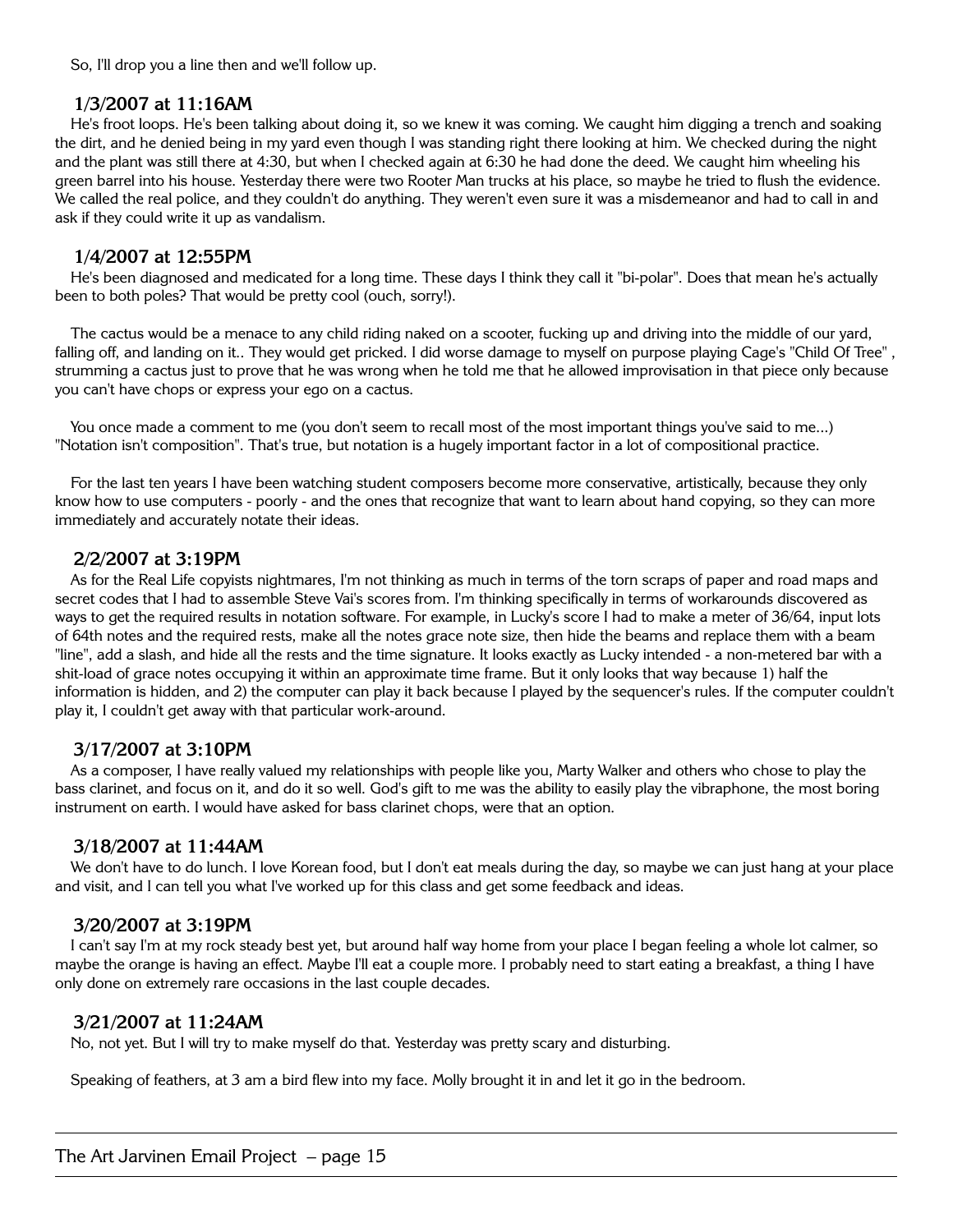# **3/23/2007 at 2:25PM**

I called this morning, and have an appointment for Wednesday. I wish it was sooner. I'm actually looking forward to seeing someone. I have several issues in my life that I've been struggling with for a long time now, and I might finally be ready to ask for help, or find out what some alternatives are.

I've been struggling with depression for a long time, and "fighting" it mostly by drinking a lot, way more than you can expect to get away with. So, I resolved this moring to give up the booze, which will be difficult. I've become dependent on it. But maybe if I can get help with the depression, it will be easier to stay a healthier course. The shakes you witnessed really scared me. It's not usually that bad, although there was one time that it was even worse. But I have noticed I'm at least a little jittery most days now, until I get my Stoli. Then I'm steady as a rock. So, obviously, there's a problem. Maybe I also have blood sugar issues, but even so, I do have a problem with alcohol. I haven't seen a doctor in a long time, but the last time I had blood work done he said my liver numbers were quite high, and I shouldn't be drinking so much, and I drink a lot more now than I did then.

So, thanks for encouraging me and following up. It helped me make up my mind to see someone. It was no fun being seen shaking like that at your house. It was frightening and embarrassing. But it got me thinking, and closer to taking some long overdue measures.

I'd really like to enjoy my life again.

## **3/24/2007 at 3:02PM**

I think alcohol is way powerful physically as well as psychologically. Last night I woke up about four times in a cold sweat, so maybe detox is already starting.

# **5/12/2007 at 7:07PM**

well, I guess I should have stuck out the la new music scene a bit longer. obviously, that's where the money is..

# **5/12/2007 at 7:36PM**

Maybe he patented the 12 tone row. hell, it's gotta be at least as good as a pet rock!

#### **5/30/2007 at 2:56PM**

No mention of my liver. Actually, the worst number was my testosterone, abnormally low. I guess I'm not macho. They said they can give me a patch or something if I'm concerned about it.

We'll be having a 4th of July party again, but I've given up the pig roast for now. We did ten years. This year I'd like to enjoy more of the party, instead of being burnt toast by the time the guests start arriving. Last year I didn't even eat! Eight hours at the spit is a long shift.

Anyway, I'm feeling well and looking forward to a relaxing and productive summer.

#### **6/20/2007 at 11:54PM**

I am not sure what to say about Alan. He has hurt me, with purpose, in print and in public. What did I do? When he slammed me the second time, I went out to Dutton's and bought his book. I wanted to know if he knew enough about anything I care about to dismiss me categorically. HIs book on Ives and Cage and Cowell etc, is all right, if you don't already know anything about them.. If you do, it's useless. The man has zero insight, only a bit of information. Anyone can get that.

When you say that he says some one needs to speak for a community... you know what...you were on the ground floor of this "community", and I was welcomed into the ICA, etc. and I think I paid a wee bit of dues, and have tried to give back. When the composers Forum of Los Angeles sponsored an event to help us all to get to know our New York comrades, they asked me to play, for free. I don't know how well I played, but I gave my best, and I had Marty Walker and Robin Lorentz with me, so it could not have exactly sucked. Alan BOOED.

Alan Rich BOOED.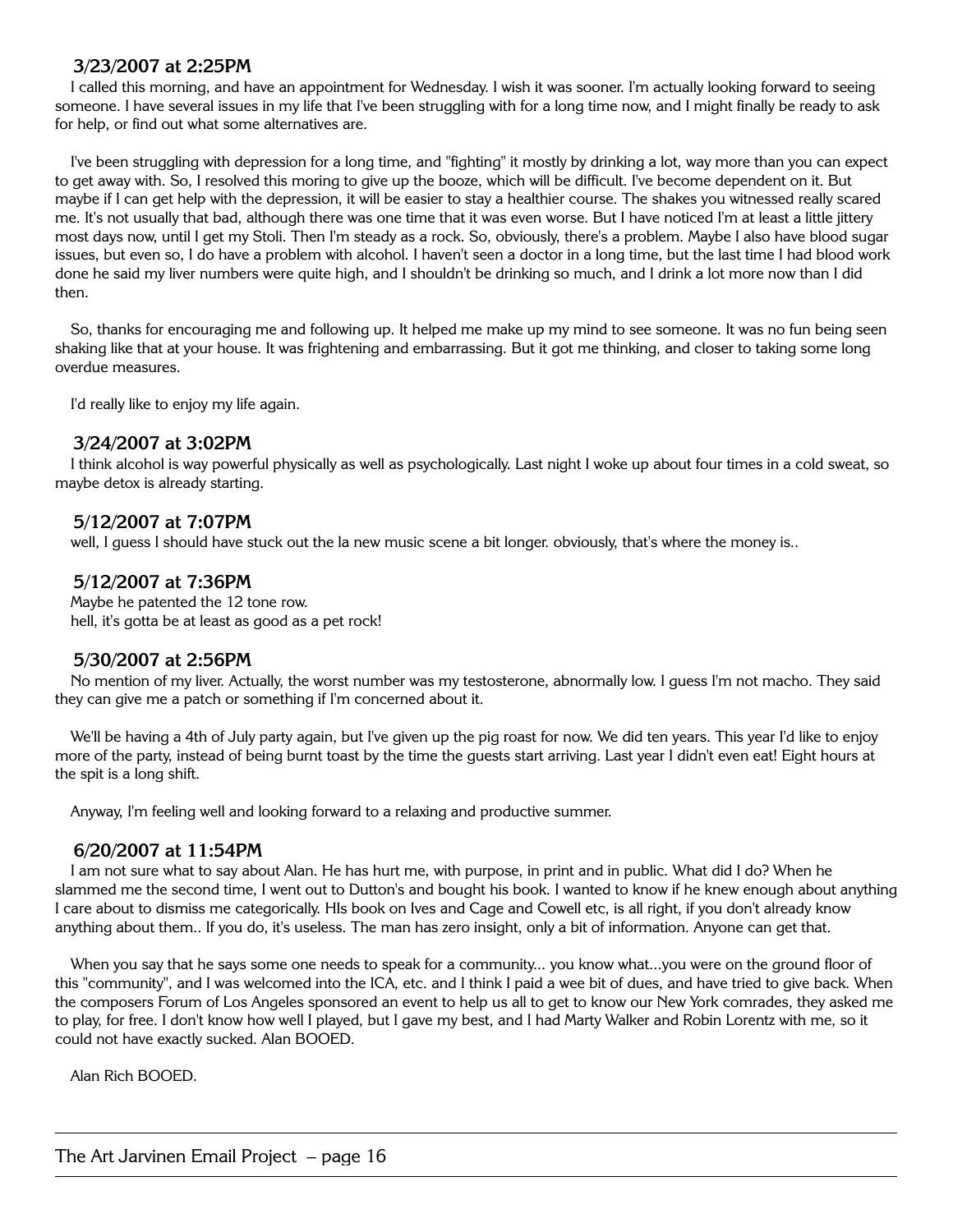I don't consider that a badge of honor. I wonder where Alan's heart is. And why I have to be the one to take that. And I do not think he has earned any right to speak for anything like a Los Angeles new music community. There is no such thing.

#### **6/21/2007 at 10:47AM**

I thought I'd told everyone I know all my Alan Rich stories. He seems to have singled me out as the worst composer in Los Angeles. In general, what he does is assume that I want to be the next John Cage, then reviews any piece I do in terms of that assumption. For example, when my piece Serious Immobilities was done. It's a 24 hour piano solo consisting of 840 variations of Vexations. He called it a "misguided homage to the spirit of John Cage". Hmmm.....why not SATIE?

When we played The Paces Of Yu, for berimbau and homemade percussion instruments, he called it a glib Cageian rip-off, and went on to say how when Cage does this sort of thing it's absolutely brilliant, but when I do it it's lame. Problem is, Cage never wrote music like that. I was consciously ripping off Kagel, whom I had recently worked with and was strongly influenced by even before that. I've never been influenced by Cage. I like his work, but I don't work like him. Alan just doesn't get it.

He makes up his mind before the concert. Another example from EAR Unit history. In one review (after slamming me) he said "and of course Erika Duke performed her usual miracles". She played a trivial cello part on one piece that night. No miracles, sorry. No virgin birth, Alan. Tuning up was the hardest thing she did that night.

Okay. So the boo thing. That was an event that Heidi Lesemann organized when she was heading the Composers Forum. It was a showcase of the "best of Los Angeles" for representatives of the American Music Center, who came out to get to know our scene a bit. It was really nice. We had Double Nought Spy Car, The Los Angeles Flute Choir, my group, quite a few others. A wide spectrum of Los Angeles music composers and performers.

We were all given ten minutes. So the flute choir talked for about that much time, then played for about twice that. Some tripe. It truly sucked. No booing though, just yawning and twitching by most of us. Spy Car was great. My set wasn't as good as the rehearsal, but nothing ever is. Still it was pretty good. As soon as we ended Alan Booed, really loud. It was an ugly sound, and did not, in my opinion, tell our New York guests anything very positive about our community.

Blog comments. I sometimes post comments to newmusicbox, because I don't know anyone there personally. I also very rarely post comments on Kyle's blog, but usually I send him an e-mail. I told him a long time ago that anything I send him can be posted or quoted if he wishes, unless I say otherwise in my message. The same would go for you. I haven't thought about it much or made it a matter of any sort of principle. I guess that some of my comments are directed specifically to an author that I know, and I don't care too much about the "mystery readers". It's personal dialogue. I let the person I'm talking with decide if it's something they choose to share with the others. Kyle "censors" his blog anyway, so it's not a sure thing that every comment gets posted. On newmusicbox I have to be careful, because once I click "send" it's up there for the world to see. I've deleted lots of comments after careful re-reading and deciding no one really needs to hear me say that, unless I know them and the context is clear. A good example would be my Alan Rich experiences. I don't need to post something like that for readers whom I don't know.

Every once in a while I have something to say that I think would make good blog material. But I don't see myself committing to coming up with something regularly, which I think is mandatory for blogging. Guest author? Perhaps. I will seriously consider that.

#### **6/21/2007 at 1:05PM**

It's time for Art's & Lynn's annual July party, which would usually be a pig roast via the generosity of Bob Fernandez. Bob is still just as generous, but Art doesn't feel like working quite that hard. Besides, we did it for ten years, and last year ran out of famous Cubans to name the swine after.

Kids, dates, ex-lovers, relations from out of town, everyone is welcome. But your kids can't play with my trains. Sheeit....okay, your kids can play with my trains. IF I can get them working!!

#### **6/21/2007 at 1:43PM**

First, you must know that I went to school with a lot of ART students. Second, you must know by now that the best music is made by ART students. Okay, now that I have that off my chest...

I was doing some pretty high-level work in the noise sound improv realm a while back. Me on gizmos used unconventionally,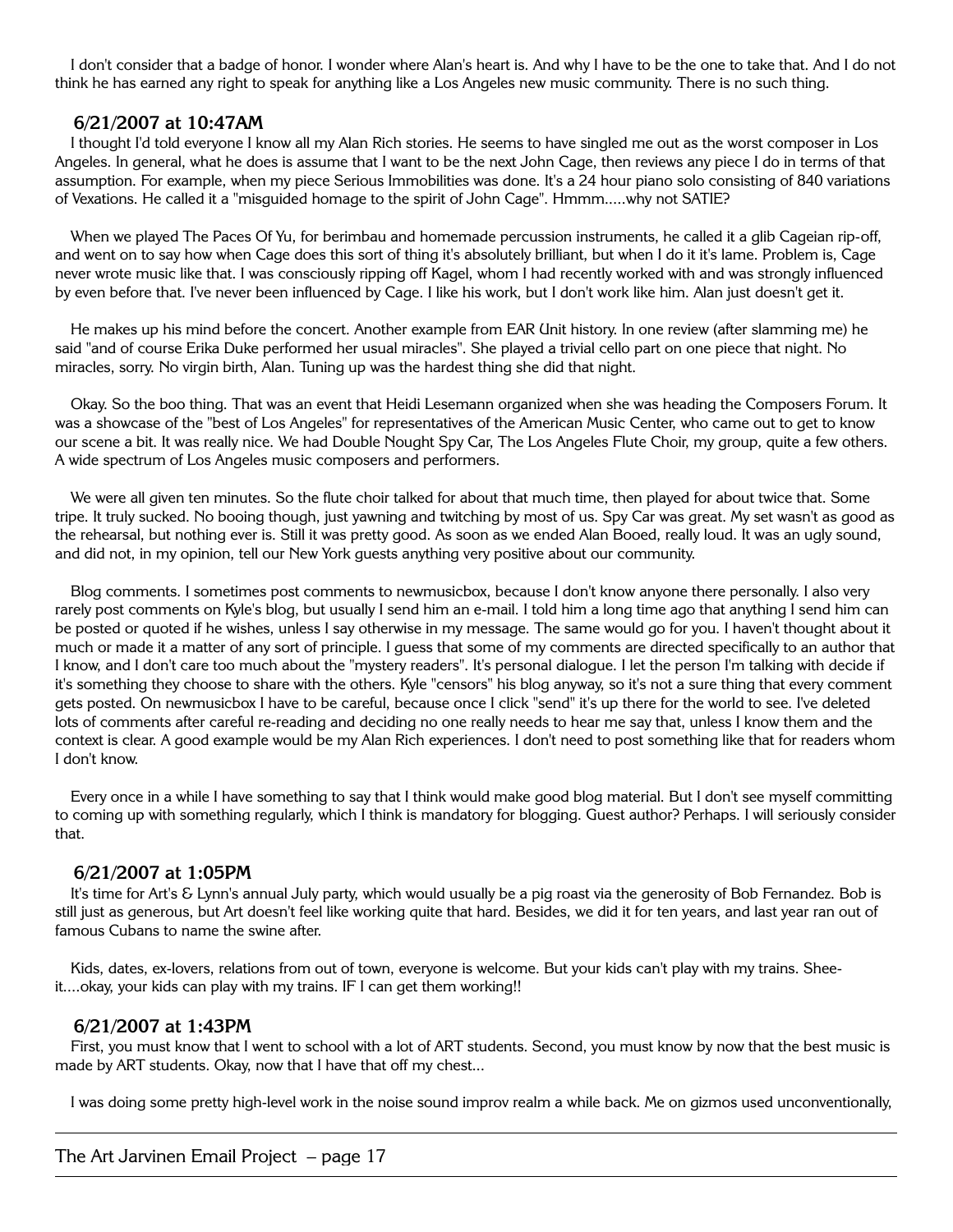Eric Barber on saxophones played as well as I think can be done.

#### **6/28/2007 at 12:42AM**

There really is a temptation to blog, I think. There is for me. Maybe it's your new drug. I still have my old one.

I truly appreciate, and enjoy, the opportunity to vicariously blog, mostly via you and Kyle, sometimes newmusicbox. I think ComposerHead will become a presence, though. I registered composerhead.com quite a while back, but with the idea of it being more like Source Magazine. I first conceived it as a subscription CD-Rom. One of my ideas was to feature composer selfinterviews, in which they get to answer all the "right" questions - the ones they always wished they would be asked.

#### **7/11/2007 at 1:59AM**

I didn't know you were a Bonzo Dog Band fan. Not surprised, just didn't know. I sang The Strain on Jim Rohrig's recital.

#### **7/12/2007 at 12:30PM**

After a while I was really bored, especially since I've never been down under, so I went upstairs and put on a Bonzos album. Of course, the first song was I'm Bored. What I didn't realize was that it was also playing over the speakers in the dining room downstairs. Jack and Libby could barely contain themselves. To this day I can't convince Jack and Libby that I didn't do that on purpose..

#### **7/23/2007 at 1:55AM**

I really don't have the energy to maintain a full time blog, but this is becoming quite an enjoyable outlet for random thoughts, when I can connect enough dots to make some sort of little piece out of them. Thanks for playing host.

#### **7/23/2007 at 11:07PM**

I keep getting odd bits and pieces that may be Mr. CH installments. I like the character, and I think he has some things to say, even if they are not always said in the most kindly manner. I think they are said from an informed perspective, and that there is a kind of love there, an honesty that must count for something.

You know. We are online now; computers have taken over. That's where I want to live and work. But... I still like hard copy.

#### **7/24/2007 at 2:27PM**

Anyway, my nephew was hipping me to all the ways you can attract attention to your (my) web site, blog, or whatever online presence you may have. And giving me some sage advice (as yet un-taken, of course, because I'm really quite lazy that way) about snagging people who are searching, for what? I don't know. Truth. Porn.

So he said to name my images. Name the Image. What? Beelzebubba? Could work. Not a bad example. The idea is, if someone is searching for a certain kind of thing, one way they might find it is not through text, but searching on images. So if you name your images in a way that might show up on a relevant search, you can increase your chances of being hit on.

And we all want to be hit on - don't we? You know how often I've been hit on? I don't know either

#### **7/26/2007 at 6:58PM**

Maybe "Moving to Anonymity" should be my next song. I've been to Montana. I prefer Vermont.

#### **7/31/2007 at 3:21PM**

I am taking the writing and the content as seriously as I do anything. Otherwise I wouldn't bother. But I like the buffer zone, the anonymity of it. Mystery? Ahh, probably not that mysterious.

But if I'm going to bother to write, I would not mind being read.

#### **7/31/2007 at 5:45PM**

I have been heard a bit. I can't really complain about that too much - but don't get me started!!!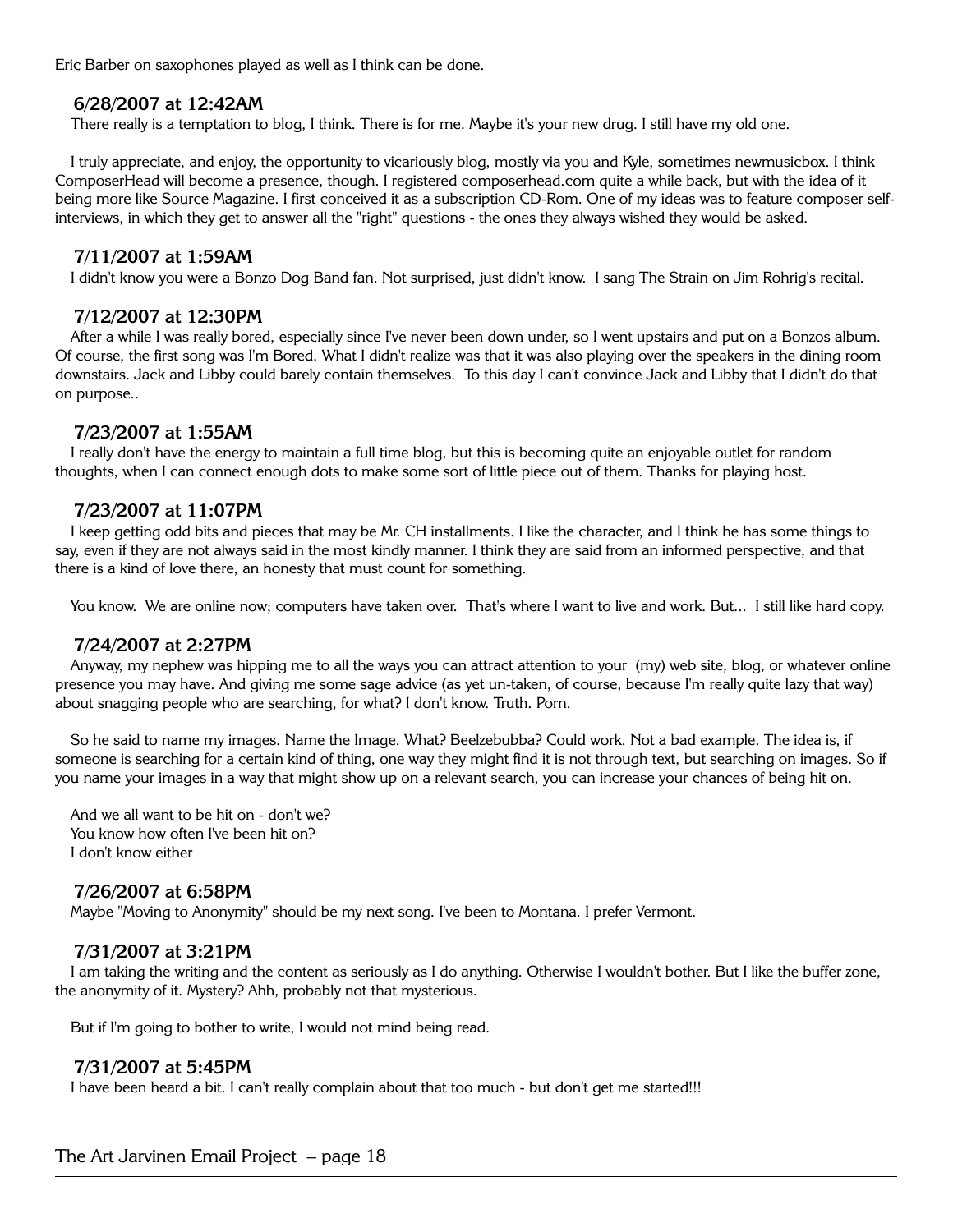But I have been read much less. And I am, at the moment, writing more words than notes.

Notes are almost becoming strangers. I CAN write them, but... I need a reason. I used to require none. I would like to write a piece for Lucky. But that is such a heavy burden. It would have to be so good.

When I got the Koussevitsky, to write something for X-Tet, I remember telling Lucky how much of a burden that was. It was serious money (for me), and I wanted to do my best work, the best piece I'd ever composed. He said you just can't think that way. All you can do is the best work you do now.

So I used the opportunity to write a piece in which I broke all my habits, pushed things I knew beyond the breaking point, and try to grasp a bit of a new straw, something to take me somewhere new. Do you know how hard that is to do? It's hard, even when you're getting paid to do it. In fact, it's somewhat easier when you're not.

# **Mon, 13 Aug 2007 01:44:44 EDT**

"whatever happened to your nice neighbor?" WE ATE HIM

## **9/23/2007 at 7:29PM**

I had a first appointment. Tomorrow, I begin something - not really sure what.

Jack and Chas both said "You can't do it by yourself". That's not something I like to hear. But I think I have to accept that as fact. Thank you for your support and friendship, and I will stay in touch. You know what I speak of, in your own way. My way might be a bit harder. But I can do it. And I will.

## **9/23/2007 at 8:33PM**

I am alcohol dependant. I do any job I am given very well. But I am not doing much of anything else. I just don't have the motivation.

I am textbook. I am learning (I do that fairly well).

I do not know how this will play out. I am giving it a try. I won't write a "Goodbye Letter" to my drug of choice. Fuck that.

I will decide to be an addict, or decide to be someone who can't and doesn't drink any more. Stay tuned as Art decides, or doesn't.

I would like to get some decent work done. That's the main thing. I did a hell of a lot of good work drunk. Now I don't bother. I would like to bother.

#### **9/28/2007 at 1:22PM**

But I have a good list of motivations, and quite a few fine people in my own little support group (I am not planning to attend meetings), and with a good therapist, I think I'm going to do just fine. On my way home today, I drove past every liquor store in Sylmar, in a sort of personal ritual, my own way of saying "Fuck all of you, I don't need you anymore!".

#### **10/2/2007 at 10:53AM**

I am pleased to report that I remember every conversation I've had since I had my last drink. The week before that I remember having two long distance phone calls in a row that I couldn't recall anything about after I hung up, other than that they had happened. I think there's something to be said for this sobriety thing. I think I could get used to it.

Yesterday I was talking with Lynn and she said "I'm talking with the man I was missing". I think I was missing him too.

#### **10/3/2007 at 11:33AM**

But middle age composers who gradually got into the habit of over-drinking until it became a dependency, but who still love their work, have never fucked up on the job because they are smart enough to never drink at school, who have loving wives whom they love in return, and have a strong support base of genuine friends, some of whom are sober, some of whom are addicts, some of whom have kicked habits, and some of whom are trying, and who all care about each other deeply and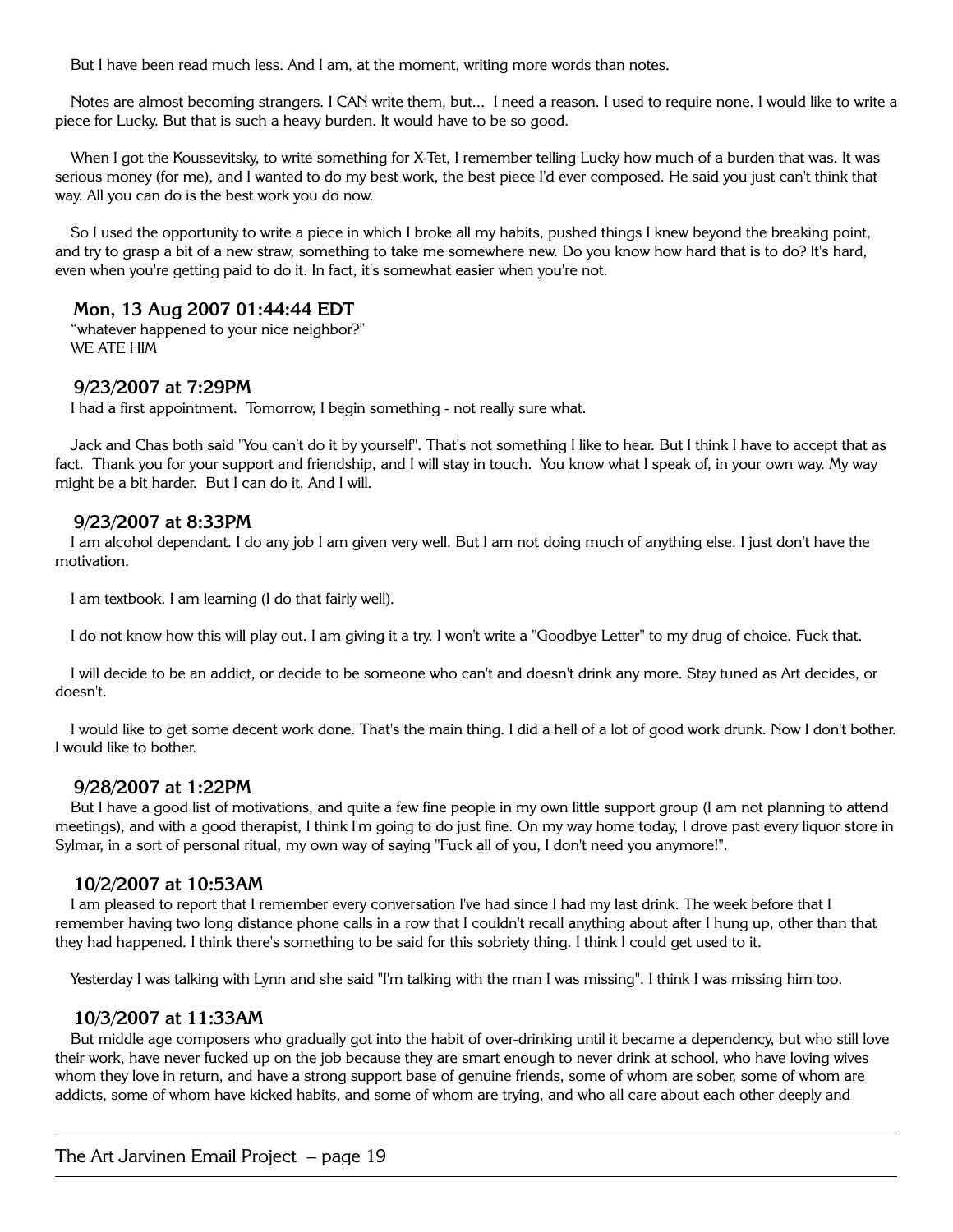respect each others' boundaries and would never pressure an alcoholic back into drinking or offer a joint to someone they know has worked hard to give up weed, and who actually have an education instead of getting their high school equivalency certificate at age 35, well. Let's just say I think I eventually convinced them that just maybe there is a way for me to manage my recovery without the help of AA thank you very much.

Once close friend who was in a situation much like my own told me, whatever you do, just don't go to AA, ever. He had gone to 4 or 5 meetings, and said AA is for stupid people, not us. Maybe an ugly way to say it, but I know what he meant.

Besides the aforementioned, my game plan includes getting back into some activities that I had given up, that I really enjoy and find very therapeutic. Specifically, I will be getting back into scuba diving and pistol shooting. With the money I'm saving on vodka I can get myself a Taurus PT92 9mm semi-auto for my birthday, and go to the firing line and blow the heads off of pictures of Johnny Walker, Old Grandad, Jack Daniel, Jim Beam et al. I quit diving only because I had no buddy, but 2 guys in my band are certified open water, so now I have buddies.

Yesterday I made an instrument for a friend who asked me for a piece a long time ago, and I started the piece and made quite a bit of progress. It feels good to be interested again, and I am suspecting that - not jumping to conclusions though, keeping my guard up - that my depression issues were the direct result of alcohol. I plan to see a therapist until this matter is addressed independently and made clearer. I may still have issues to deal with outside of the dependency. I just don't know that yet. And in any case, I don't think a little talk therapy can hurt anyone, even if they don't "need" it. I have no qualms about getting to know myself better.

## **11/3/2007 at 5:47PM**

You said that pot is not physically addictive, but certainly is psychologically. That makes sense to me.

Alcohol is absolutely physically addictive, no question. The only drug, I am told, actually dangerous to withdraw from (maybe that's just a scare tactic!).

But my process is in the realm of the psychological, as you seemed to have suggested.

I am thinking a lot on your comments about finding the motivation. The physical and the emotional/psychological parameters. etcetera

Your observations and comments and experience of life are of great value to me. I write this now mostly to keep you in the loop. I'm not in an active dialogue with very many people about this particular topic. Maybe a slightly leading blog post now and then... Anyway, thank you. you help.

#### **11/17/2007 at 1:32PM**

Do you know Glenn Gould's Solitude Trilogy? I listened to the first one this morning, and fell asleep. That has happened every time I've tried to listen to it. I kid you not.

# **11/18/2007 at 5:24AM**

I thought I'd just write a bit since I'm not sure what else to do, except maybe cry. I still have not been able to give up my bottle. Doesn't that sound funny? Like I'm a child, and I think that's not a bad way to think about it. Jack Vees sent me an article addressing that issue, which I guess he has found very helpful in understanding himself. Why is it so hard to grow up?

There is a big part of me that sincerely wants to be free of this habit. But the part that doesn't is still stronger I guess. I guess what I don't understand is what compelled me - not quite right - why did I choose to start again. After I went in to detox, the first month was just so easy. I felt like I had just made up my mind and it was as easy as flipping a light switch. I was suddenly a non-drinker. Not "recovering".. Being sober was not something I had to work at. But then I woke up one morning and knew I was going to drink, like I made a decision about it and did it on purpose. And it's been hell ever since, because the emotional conflict is so extreme.

You were absolutely righ when you said that even for a physical substance dependency, kicking the habit is purely a psychological matter.

Anyway, I got up this morning and decided to write to a few of the friends that I consider my "group". People I know who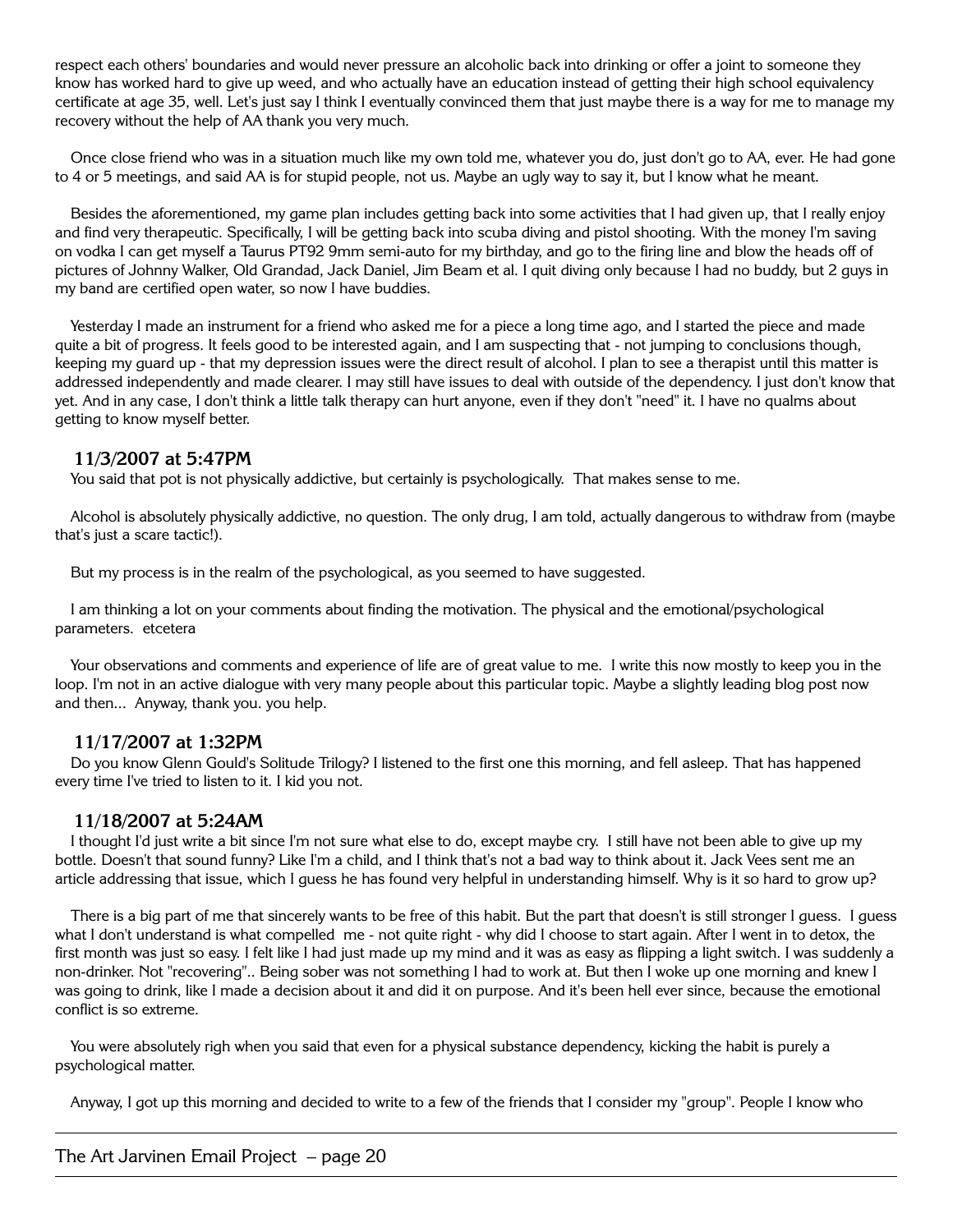have given up a drug. Because I need help doing it, and I suppose just letting people know, saying "help" might help. I take some inspiration from the fact that you said it took several tries. Because I have failed doesn't mean I can't still succeed. So I guess I'll just have to try again, and keep trying. Because this can't continue.

I hate thinking about it. I hate having the inner dialogue, talking to myself about the whole matter. I am sick and tired of it. I want to think about something else for a change.

Not sure what else to say, or what I expect you to say. I just felt that today I need to write to my group, my friends, and just openly say that I am a fucking addict. I don't like it. I don't like my drug anymore. It is not my friend, and I don't like what it has done and is doing to my brain and my mind and my heart. But I still want that bourbon so bad I can taste it. Why do I want it? I don't know.

I guess it's time to just grow up already.

How did you manage? How did you quit? Is it just a decision that you stick to, that you keep making? Did you have help? I guess you found enough motivation somewhere. I wish I could find it. I have a long and compelling list of reasons to not drink, and I can't think of one to put in the other column, the why to drink column. Any pleasure I used to get from it is gone. Now there is only the pain and conflict, not understanding the emotional dependency. Understanding. I could use some.

Thanks for listening. I hope you don't feel like you should be able to give me any advice or wisdom. It's okay if you have nothing to say. I just thought it might help me to say something. To just put some of it in words. For whatever reason.

As you say in closing, "Be well"

I don't know if I'm going to drink today or not. If I don't it will be really hard. And if I do it will be really hard. So either way, it's going to be a hard day.

This will be a hard day.

#### **11/18/2007 at 11:06AM**

That's an interesting question. I don't think it was ever exciting. But I am very interested in the possibilities of the web for art making, experience, marketing, and community. Blogging is certainly a significant development in all those regards.

I think though, that when I write, I still would like it to be a book or ... a book. I like hard copy. And mostly I'm interested in the writing as something finished that I deliver. I'm not looking for comments or dialogue in quite that way.

I prefer dialogue with my friends, or in one case, Gavin Bryers naked in my sauna after quite a lot of beer talking about working with Tom Waits, and how Jesus Blood Never Failed Me Yet came to be. You don' get that on a blog.

Kyle Gann remarked that mostly when I respond to his posts, I send him a personal email, and he wondered why those were not posted as "comments". Almost every comment I have ever posted anywhere has been skipped over and ignored, and the rest of the comments seemed to be by the same few people talking to each other. That's what emails and phones - or dinners (with or without drinks) are for.

So, my interest in blogging is apropo my interest in the very real potential, as I see it, of the web. But the blog experience itself...like I said, I would probably spew more if it were slightly less inconvenient. and so on...

#### **11/18/2007 at 1:47PM**

This is good. I can use this. Lynn thinks in such practical terms. she is a Unitarian, and just wants me to do the right thing.

i need some poetry in the equation

#### **November 20, 2007 1:20:18 PM PST**

What Art Wants: Cardboard, with four printable panels (wallet), with a sleev for the disk (NOT) a tray. The clincher: I want a spine on the side for the title. Anyone got any experience with this? Know anyone to ask?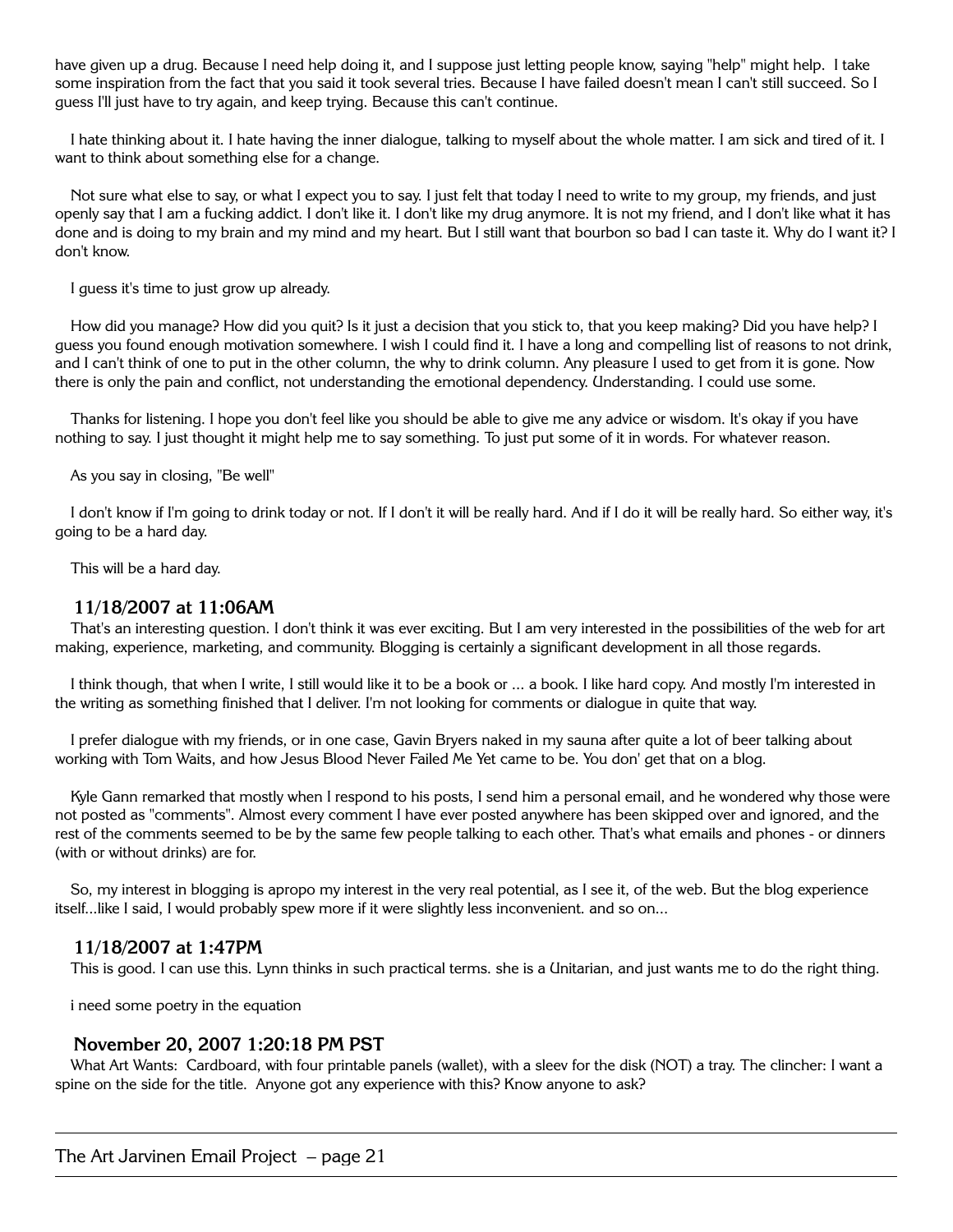I did some nice artwork for the cover - a super posterized photo of Robert, erased, so he looks like the Invisible Surfer. The photo effect almost looks like a paint-by-number.

Ny brother is going to do a 3-D drawing for the cover of Volume 2 when we get that done. I'll include red/blue glasses with the CD.

Anyway, it's moving as fast as I can get over the roadblocks.

Any help along the packaging management would a blessing. I always hate dealing with printers, and these CD companies always want you to use their award winning design team, which I don't plan to do. In which case it's probably easier to communicate with them if you're a professional designer, which I'm not.

I'm sure there's some secret terminology.

"Of course by finished size we mean the actual size it's going to be when finished, which is 5.25 inches. Which of course means 5 inches. Everybody knows that."

Just like the yarrow stalk oracle. The first draw will either be a 5 or a 9. If 9, that's really 8, which is 2 because 8 is a double unit. But if it's 5, that's really 4 (the first one never counts - the first time - but does later, of course, Everyone knows that. But since 4 is a single unit, it counts as 3.

And I guess 5.25 by 5.25 is really 5. But sometimes it's 5 x 5.5.  $\%$ \$&) ^ & \times \text{ \eff{ \text{ \sigma\_{S}\$ \text{ \text{ \sigma\_{D}\$ \text{ \sigma\_{D}\$ \text{ \sigma\_{D}\$ \text{ \sigma\_{D}\$ \text{ \sigma\_{D}\$ \t

## **November 26, 2007 8:41:52 PM PST**

Neil Young has been playing The Sultan on his current tour. I've been getting a lot of email about it because of my web page and selling my copy of that 45. etcetera.

The copy I sold to this guy named Carl got signed backstage by Neil last year. Carl's a blood relative of Neil's bus driver. I just heard, according to the bus driver (via Carl) Neil was amused by a web page he saw about the tune, and so he decided to add it to his set list. So....

Guys.... What say we scoop Neil and cover his tune before he covers it himself.

Learn your parts. We record at my house. Let's do both sides. They've already been released, so we don't need the Youngster's permission.

I've wanted to do these tunes anyway, a bit faster, little more surf.

#### **12/4/2007 at 9:07AM**

Wow. That is really some piece. I only listened once, but that's more music than I've listened to in probably the last six months, at least in terms of sitting down and attentively listening to anyone elses work.

You might have taken non-sense to a new level. I don't understand much about the piece, other than that it seems to work. There are passages that - if you were my student - I would say take more time with that, don't be in such a hurry to get to the next thing. That was a first, fleeting impression. But then, I'm a composer with an almost perversely long attention span. I can obsess on one sound for way longer than necessary.

The latest sound I'm into is the Geiger counter. The particular sound of those clicks, combined with the really ametrical probably the closest thing to random we can get - rhythm/texture, I find really intriguing.

Just rambling now I guess, but wanted to say I have given a first listen and am genuinely impressed. I'm not a huge fan of the title, however. Lacks poetry as I define it.

#### **12/4/2007 at 10:07PM**

I just like poetry, and look for a chance to make titles that seem like it.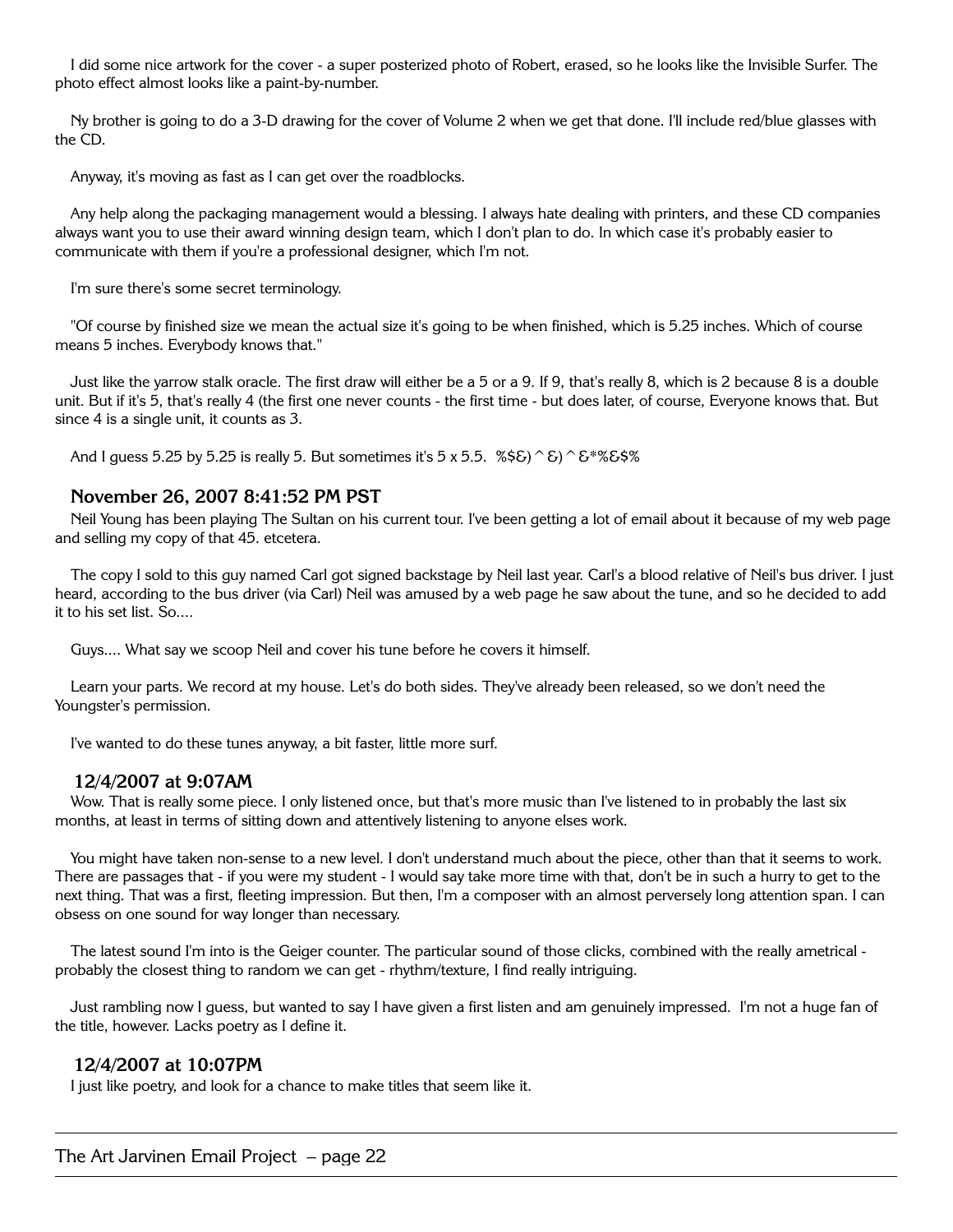ha ha.......ha. An exact repeat. Just try that, white boy. It's different every time. That's WHY we have repeats. If it was the same, we'd only do it once. Didn't they teach you that in music school? Okay, sorry. They didn't teach me that either. Some things you have to figure out on your own.

I think some other composer also used an F#. SHIT MAN! And it's such a good pitch.

We become to a place and time where and when it's not so bad to share what we have been given. I will pay you out of respect. But I would not hesitate to ask you to do this for free, from a point of even greater respect.

There are very hungry students there. Minds. Real people. People you might enjoy talking to, or listening to. I think they would treasure and value what you might say. And some of them might understand what you choose to not say.

## **12/8/2007 at 8:50AM**

I never think about Pearl Harbor except when I watch Hawaii Five-O, which is fairly often because I have the first two seasons but never mind that now this week was a time to think though I don't know who your heroes were but the first week of December got Frank, John Lennon, Lucky, and Karlheinz. The latter two (no pun) on the same date. 12/5 In Europe it's 5/12 It's the same thing no matter how you say it

repetition variation closure

## **2/1/2008 at 11:15AM**

you have your camera I have my words, but none of them in Finnish did I never learn or was I never taught? we both compose

from poems while dying © arthur jarvinen 2000000....whenever

# **Fri, 1 Feb 2008 19:32:05 EST**

Okay, so I'm in the local taco place, getting...some tacos! While waiting, I'm looking at the menu hamburguesa - what the hell is that? All I could figure, from the picture, is that it comes with fries but it got me thinking, since a lot of Zappa guys are or have been Mexican, and FZ is big in Germany "Wo ist mein Hamburg weesa?"

# **2/12/2008 at 9:30PM**

You are one of a few people on earth I would say I have learned from. You go in there and be you. Tell them something you think you know. Tell them what you don't know. Frighten them.

Academic???!!! We share what we have, what we have been given. You have a great deal to share.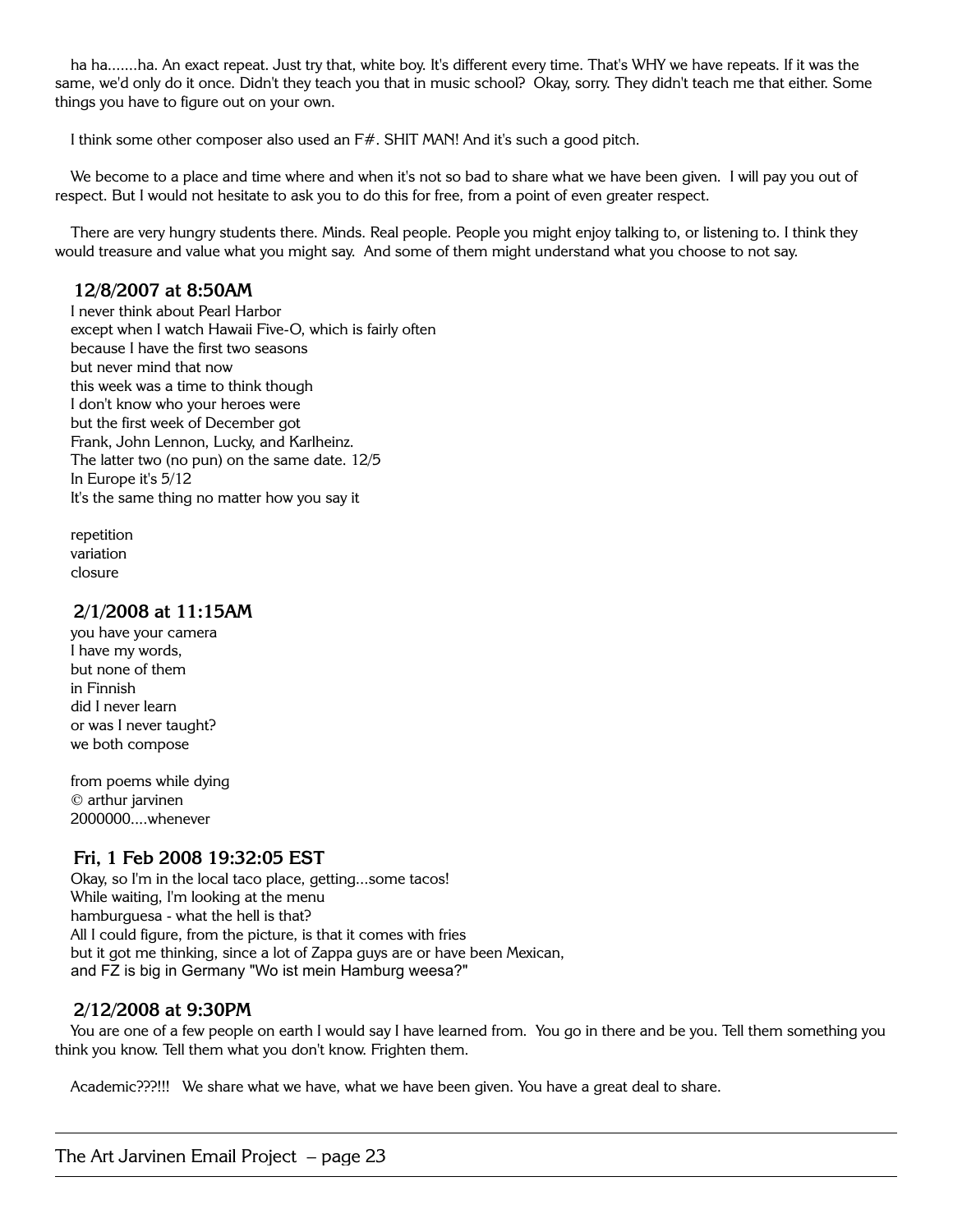# **February 23, 2008 9:13:47 AM PST**

Starting my work day now, doing things I had planned for yesterday, but still enjoying that I didn't get a damn thing done yesterday. Putting catchup on a good friend is more important than "productivity", at this point. Does mean I "should" work today, but what does "should" mean, anyway?

I thought that banjo was a bit cheaper. But I think you "should" just get one, at the best price you can find without trying too hard. You have a natural feel for it. It was quite a bit of fun to hear you groping around the tuning, then finding material, and expression.

It was also fun to let myself play a bit. I stayed up most of the night playing. Carl Perkins "Sure to Fall". I love that song. When I played it in New York I thought about Lynn and cried on stage. How weird is that? Is that too weird?

That's probably too weird. But great songs are great songs, eh? Great songs can make us weird.

## **February 23, 2008 4:24:59 PM PST**

If music ever gets better than this, I want to be there. As a matter of fact, it it ever gets this good again, I want to be there. I would like to be able to write a song this good, not to mention singing and playing it.

I played this on a sruti box and sang harmony with my friend Ryan. A composer said later "It must be nice to be able to put yourself on such a pedestal, make fun of other people's music, when so many of us are trying to find our own voices". That cut me to the quick. She had NO idea.

Another person at the same show said "It was so great to hear you sing that country song. You obviously really love it, it means a lot to you and it put all the other weirder stuff in context." Go figure. Some get it and some don't.

Anyway, this is my favorite song. Lynn and I sing it in harmony sometimes, but I can't seem to get her to do that very often.

## **February 23, 2008 4:54:40 PM PST**

Lucky studied ancient languages, really old English, Norse, and Icelandic. He talked to me several times about the word weird, specifically. He was fascinated by that word. I don't remember exactly, but he kept saying that it came from a root that meant "to be", so basically, what I gathered, was that to be weird was, to be.

The "weird sisters" in Shakespeare. That meant something to that audience that now has completely lost any context or real meaning. And nobody knows it. They were being weirder I guess.

I was walking down the street in New York on a tour day. Rand Steiger took quite a few minutes to demonstrate, explain, and coach me and the girls (EARS) on just exactly how a New Yorker says "weird". It's two syllables. Weeahd. But the inflection is different depending. Bronx. Queens. Brooklyn. But it's always Wee-Ahd. Isn't that weird?

#### **3/21/2008 at 8:47PM**

Had a great experience in SF, but of course there is no audience. Although it was almost impossible to get out of the parking structure because the SYMPHONY and OPERA had both just let out.

Did I ever mention that I hate symphonies and operas? That's a fundamental point of difference between you and I, I suspect.

But enough on that. I shall make Buffalo wings now...

#### **3/27/2008 at 2:25PM**

She said (so I am told) "Does everyone in California have a name like "bunny" or "lucky"? No, We don't all have "names like that". What we have is the choice we made - to never live in New York.

# **4/16/2008 at 9:53AM**

So I'm not sure if they got the jokes. I said something once about getting a job in Butt-Fuck Arkansas, and one of the girls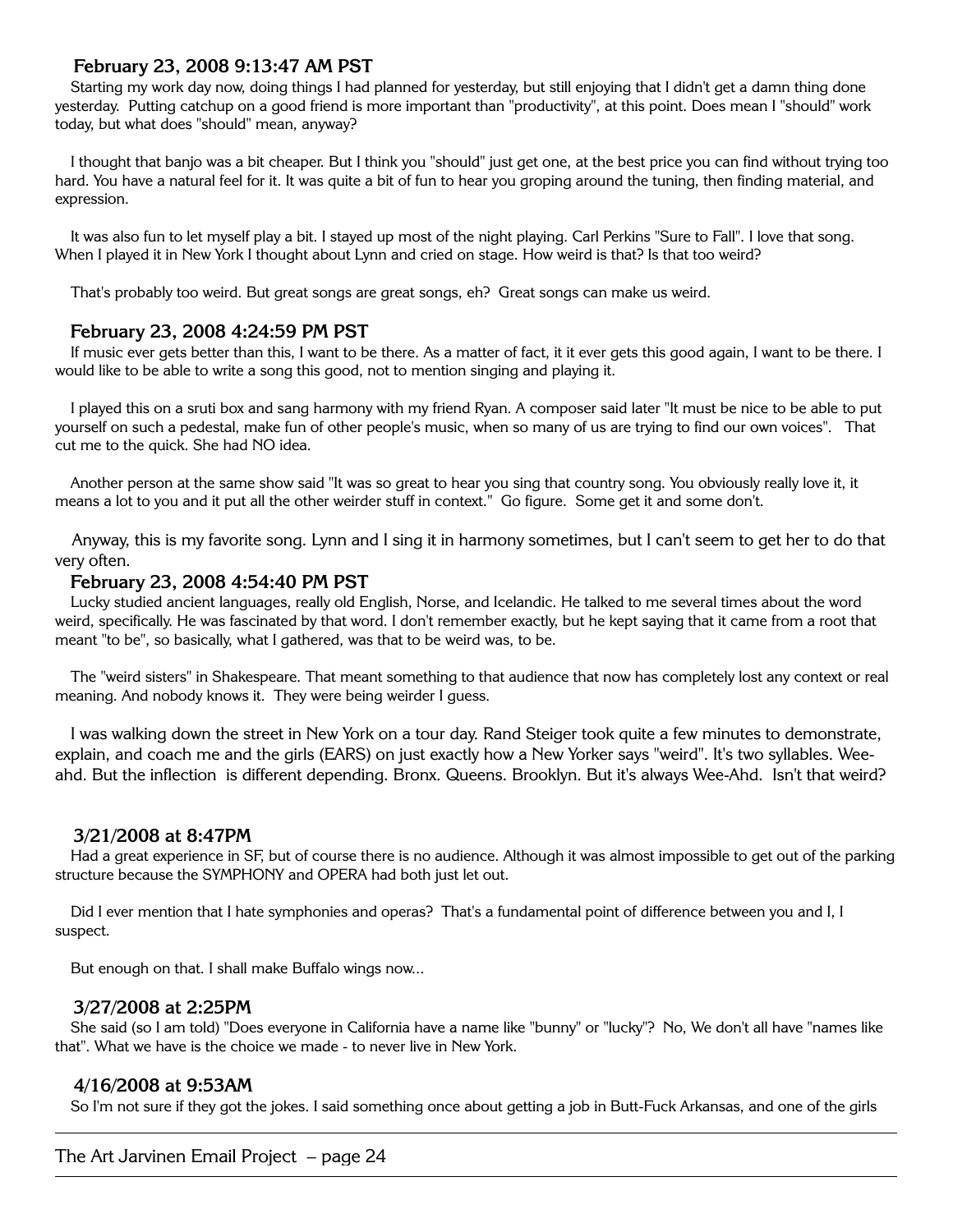laughed pretty hard. I'm not sure if I could get fired for saying Butt-Fuck in class, but at least someone thought it was humorous, and I'm still going in to work today.

#### **5/2/2008 at 6:55PM**

Okay, so I park my car at school today, and as I'm walking by the other cars there's one that has a vanity plate that reads ARTZ LUVR and then I notice on the back window a sticker that sez "I'd rather be fucking" so, reading the car, it seems to say

I'd rather be fucking Art's lover

#### **7/22/2008 at 3:07PM**

The ABBA, as a unit of musical interest. I like it. The blog post earned at least one Aptyp, the basic unit of measurment for a thing's amusement value for me. I just invented it, inspired by your idea. Aptyp is Arthur spelled in Cyrillic, which amused me the first time I saw it, on a poster in Kiev.

But Lynn says I am easily amused.

Alas, I am used.

## **September 18, 2008 9:37:45 AM PDT**

I see you're playing the Alcotts. I'm pretty sure I wouldn't mind hearing that, might have to cancel my policy of not going to concerts. I suppose I've never had opportunity to tell you that that is among my most favorite pieces of all times. In fact, I'm using it in class today to demonstrate just how powerful a motif can be, because Ives isn't just quoting. In fact, he's not quoting at all. He's getting material from Beethoven's motif that Ludwig himself didn't bother to use, for whatever reason. And that maybe only Ives would hear

Although I'm sure he (L.) heard it all, before... as it were

Indulge me while I relate my first experience of the Concord. Michael McCandless, the first pianist in the E.A.R. Unit - before Vicki, before you, before Gaylord, before Lorna, and some other filler, there was Michael. Long dead now, I am unpleased to say. He played the Concord on his B.F.A recital at CalArts, along with some other stuff - but isn't that quite enough for a B.F.A recital?! So, he asked me if I would listen to this piece he's going to play in a few days, maybe I could give him some feedback. And Michael took me into a practice room, and on this shitty piano, played the Concord from memory - then he expected me to have something to say!

Jeezus. I had never heard the piece before, but it changed my life. I couldn't say a damn thing, and to this day I'm sure I have nothing to say about the Concord, and the Alcotts in particular.

I only have the Kalish recording, I suppose because I can still hear Michael playing it, so I don't listen to it all that much. But I think I would like to hear you play that one. You won't be so heavy-handed as Kalish. It needs some balls, but not that many. The motif speaks very loudly on its own, you only need to work so hard...

#### **September 26, 2008 2:57:30 PM PDT**

That's flattering, but I do know what you mean. The right context for what I do and what you do is not an obvious fit. My work gets progressively farther (which does not mean I am "progressing"!) from what you do. I sometimes wonder, why would you program my work? What have you heard or seen in it that would make you want to play a piece? Any composer would love to have you play his or her piano music - that is a foregone conclusion. But what connects you to a composer or a piece? I suppose I already know some of that, because I know you, and I have followed your career through recordings and read your interviews. You are very articulate about what interests and motivates you to play, especially the music of your contemporaries. I'm still not sure though, just how I might play into that.

I tend to follow my muse almost blindly, blissfully - to the detriment of my career. But, I would hope, in the best interest of the music.

Right now I'm more concerned with field recording and shortwave radio signals, the sounds of Geiger counters, and, as a player, the fretless banjo. The grand piano is not uppermost in my mind - but still won't go away! I am always thinking about piano pieces. Why is that?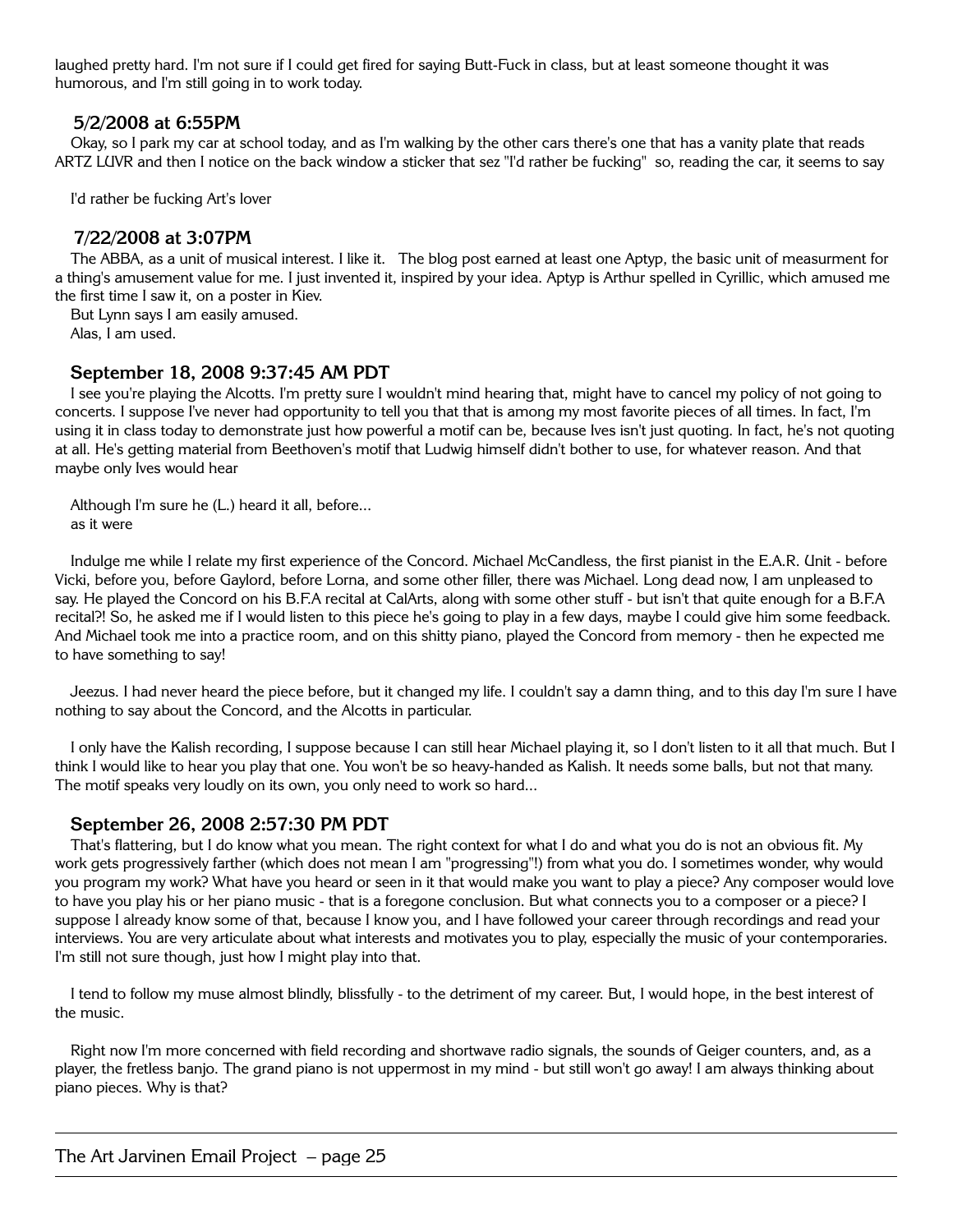Do you have my Four Rosy Preludes? They are too easy for you. Marilyn Nonken played them a couple years ago on a program with the Concord and Boulez. She used them as sorbet for the audience, and for a rest for her own mind and body. I think you look for the hard pieces, the big dishes. I am tending to write more sorbet, when I write for instruments.

But we should perhaps talk about this, if you really want a piece of mine on a program, one that makes sense for both of us at this time.

#### **October 1, 2008 10:53:03 AM PDT**

Thanks again for the ticket. Wonderful concert. The line of people wanting to greet you was pretty long, and I was visiting with Milen Kirov, so I didn't get a chance to say hello. But I was there and really enjoyed it. I think that's only the second time I've heard the Alcotts played live, so that was a treat. And the Lutoslawski. I don't know his stuff all that well, but it's always pretty amazing, and especialy nice to hear something other than orchestra stuff, since I'm not much of an orchestra fan. I also got to meet Eva Soltes. It's not likely I'll get the house tour on this trip, since she'll be in L.A. for a Harrison concert, but I go to Joshua Tree often enough, so that will happen another time.

I don't attend many concerts any more, but when I come home with ideas for new pieces, that tells me I must have been at a good one.

#### **October 8, 2008 9:19:48 PM PDT**

Ehhh, that happens to everyone. You managed it quite gracefully. I think the main thing is that we're there, on stage, for the music. It's not about how great we are. You chose to share great music, and your audience always appreciates the work you have done for them, to let them (us) hear that. I say again, Bravo!

I don't think I ever told you about the editing and post production of The Queen Of Spain. Since we used MIDI keyboards and recorded it all digitally, Mark Waldrep could go into the files and fix any notes. You didn't play ANY wrong notes. It was sick, I almost threw up. We changed a bunch of pitches because you assumed that the accidentals carried through the bar, which was not my intention, so I screwed up. But you didn't. So we tweaked some accidentals. But as for what I wrote and intended, you did that fucking piece in one pass, no misses. I guess that's why you have work.

But it's got to be more than that. You choose your music, and say what you have to say as an artist, with pieces that speak to you, and that you can use to speak to your audience.

Actually, I respect that you haven't yet programmed a piece of mine. Sure, we're friends, and that might be an obvious reason to play something. But you will possibly find a specific context in which it makes lots of artistic sense to program me. That would be great, and I think that time will come, that program will transpire.

I think you enjoy music that grooves, that can be danced to, and I like to write tangos. You have a sharp mind, and don't mind concentrating on what might be intellectual games, but that pay off musically. YOu have awesome technique. But technical facility has always been, to me, the single least interesting aspect of any musical experience. Maybe that's why I tend to write simpler things. I can certainly play lots of hard shit, but it's more fun when the music just speaks more freely, with less work, and less of the noticing of "Us".

So, these days anyway, I would probably write something with a bit more introspection, or more of a vernacular surface quality. Probably not a virtuoso show piece.

But you never know!

#### **10/21/2008 at 11:39AM**

One of the potential projects that I am starting to compile data for would be a compilation of one-sided correspondence. We have the Cage/Boulez stuff, which is pretty dreadful reading - unless you're overly enamored of both of them.

Apropos blogs and comments, I do sometimes post comments. But I am finding myself more interested in personal dialogues, conversations between two individuals. It has struck me that it might be worthwhile reading, and an interesting creative endeavor, to pull together a slim volume of e-mails, but only from me, without the letter that triggered the reply. Might work, might not, but it's an idea I'm toying with.

With that in mind, I am sometimes now saving certain e-mails I compose, and even using my reply as a situation in which to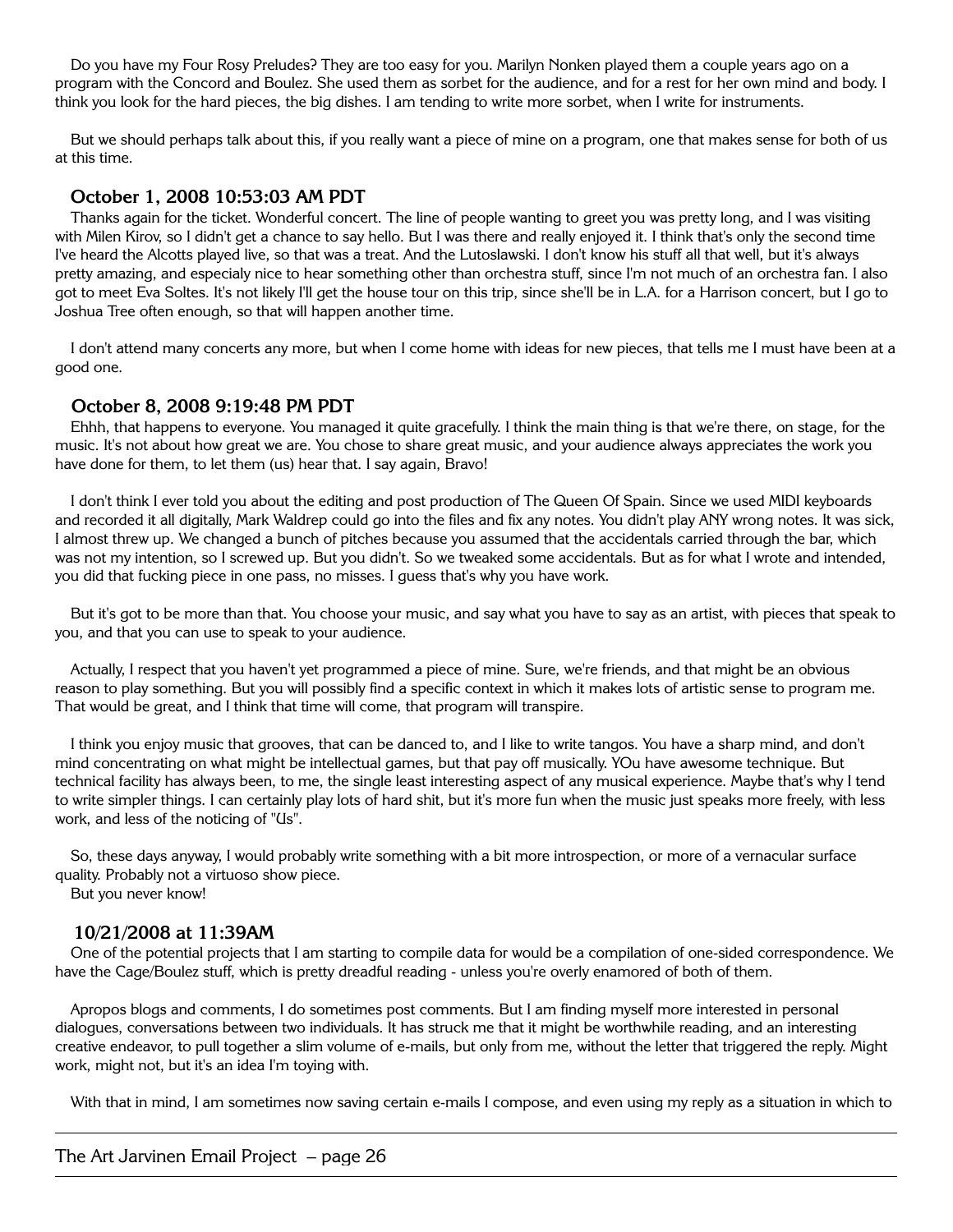address things that are on my mind. My experience with my comments on blogs is, as I think I said, pretty ungratifying. They are simply ignored or dismissed, and the conversation continues without me, like I wasn't even at the party.

#### **November 13, 2008 3:48:46 AM PST**

That's great. It will be fun to revisit that piece. It's pretty whacky. When John Harbison listened to it, he recognized the Scarlatti sonatas I used. Are you just doing the first piece, or all three? I'm assuming just Part One, since you said Vicki is playing bass drum. That's a tricky part, by the way. Brave girl.

#### **Fri, 14 Nov 2008 19:48:57 EST**

Hey Indio Give me a call. I just heard that the Indian in the group died, and so did Mitch Mitchell.

#### **11/16/2008 at 11:20AM**

Oh, and my neighbor who tried to kill me didn't succeed. That's always a blessing.

#### **November 22, 2008 10:22:34 AM PST**

I've been making SO MUCH NOISE lately. Sorry, really, I'll try to keep it down. The neighbors are complaining, and the police even came by. "What's all this about some Queen Of Spain?"

I'll be quiet, I promise.

#### **January 6, 2009 10:08:54 AM PST**

Thanks for the tips. Yeah, I know there are lots of options. Basically, my thinking is that a modest Steinway would be something that no artist would be furstrated having to play on, and could possibly be obtained for 35 - 45 grand. Sound about right, or am I completely mishugena?

The Hardwick Town House is, I am told, a superb venue, although we could not get in to check it out for ourselves when we were there to close on the house, which is directly across the street. The Craftsbury Chamber Players do their summer series there, but they move in the personal piano of one of the people involved with the group, and it is strictly hands-off for anyone else. So that's not very helpful.

Our pad in Hardwick will be a summer home for the time being, and I can spend easily three solid months there in the summer, but the long range trajectory is to retire there, in about ten years. What can I say? We fell in love with Vermont, and the house was there, and we kind of couldn't NOT buy it. It was a ridiculous deal. you can see some pics here http://www.arthurjarvinen.com/vermonthouse.html

Congratulations on the Grammy Nomination. Even if you never get one, the nomination alone seems to be a pretty glamorous calling card. I'd vote for you, but I'm not a voting member of that particular organization.

Odd thing yesterday. I was talking to someone about Lucky's archive, and Yale wants 40 grand to take it. So I said, we need to be talking to Betty Freeman. Then I came home and read her obit. Oh well. Still, I think we can find a Steinway for less than Yale wants for us to GIVE them Lucky's legacy.

What's the most interesting thing you've listened to or played lately? Anything I should go out of my way to hear?

#### **February 8, 2009 5:55:44 PM PST**

I guess I should be thrilled for you that you won! YAY! Consider though, that the Rolling Stones have never "won" a grammy. For me, that tells me most of what I need to know about what that's worth.

I hope it boosts you in some meaningful way. You do beautiful work, and will continue to. I wish I could believe that "awards" like this mean anything at all. You know what I speak of. You'll do the work anyway. I hope the grammy sells records, or whatever it's supposed to do. You rock!

#### **November 5, 2009 9:36:59 AM PST**

Jarvinen's Eskimo Piece premieres this Saturday – Greetings, Friends: This is to let you know about an upcoming premiere.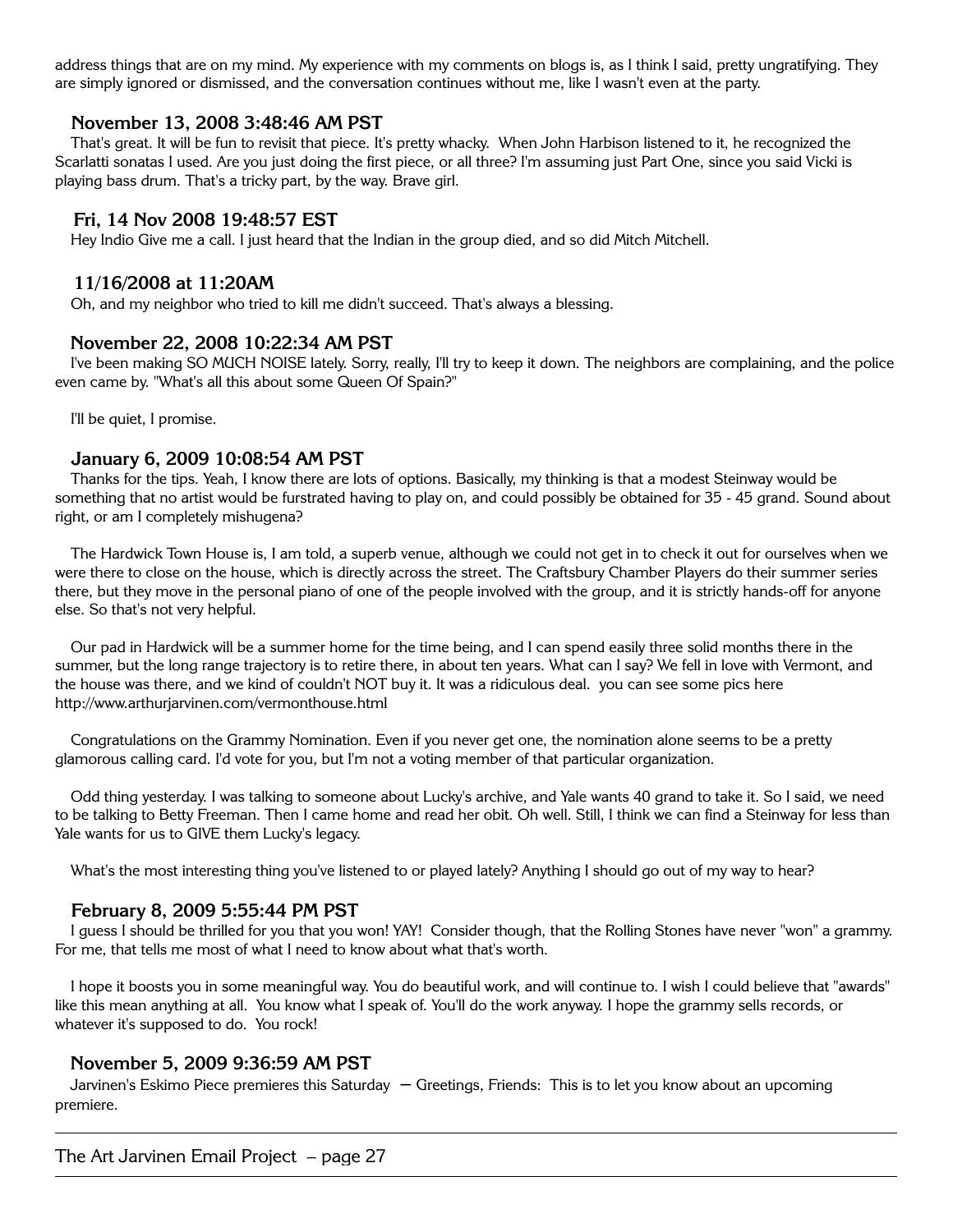Eskimo Piece, composed in 1976, when I was about nineteen years old, is finally coming to life. It will be premiered this coming Saturday, November 7, by ThingNY, as part of the festival Around the World In 24 Hours, sponsored by the Internationalists. ThingNY is a critically-acclaimed experimental music ensemble based in New York. They will be performing at the Laguardia Performing Arts Center in Long Island City, New York, beginning at 11 pm EST (8pm in California).

The entire program will be webcast live, so you can fire up a TV dinner and watch it from home. http://www.theinternationalists.org/int\_prog\_aroundtheworld.html

Frankly, I never thought Eskimo Piece would ever be performed. It dates from my "Dada Period", when I was composing absurdist theater pieces. Eskimo Piece is for 30 Eskimos colliding on an amplified stage. ThingNY are not really Eskimos, nor do they have access to thirty of them for this show. So, I guess they're going to dress up like Eskimos, whatever that means. In any case, it should be fun, and this is probably the only chance you'll ever have to experience the piece. Please tune in at the above url. Arthur Jarvinen

## **December 1, 2009 2:51:02 PM PST**

Thanks again for putting QOS on the Piano Spheres program. I'm glad you like the piece so much, and it was a thrill to hear it played live again after so long. Kind of weird to get in the way-back machine - I had not thought about it since the recording, and had to think "would I write that again?" - but I stand by every note. It's a good piece, and it came across with all the energy and flair that it needed. I hope it wasn't the most stressfull work on the program.

I really enjoyed the whole concert. I can always live - many lifetimes - without the work of Mel Powell. I just don't get it. I liked Mel, but his work has never moved me. The Cowell, on the other hand, made me want to leave and go home to write a piano piece right then!

The whole concert was beautifully and thoughtfully structured, like a composition itself. Some of the best programming I've run into. The Cage was beautiful.

Lentz - what was that about?! Took me by surprise. Nothing like I expected - and that's a good thing. And Kraft's choice of Rhodes (the piece was too long) was very nice. Good use of the special characteristics of that instrument. I owned one for a while, and I know what it's about.

Great concert. I was proud to be part of it.

So...at intermission Rick Marcus ( commissioned the Lentz) introduced himself to me. He seemed to like the Queen of Spain. He asked me if I have written much piano music, and said blatantly that he has commissioned a lot of it. You don't say that unless it's leading somewhere.

So....maybe, if you're interested, we should consider how to approach him for a piece. I have an idea on the desk as we speak, for a piano solo, or it could be expanded to include more pianos. I don't know what he's interested in, or what is most of interest to Piano Spheres. He said several times that his friend has a collection of pianos, and maybe that's why Daniel wrote for four. I would only need one to say what I have to say.

You have been inquiring after a piece from me for some time, but nothing I have seems to quite fit your programming agendi. Maybe a commissioned work could creat a new agenda?

Just an idea....well, more than an idea. A suggestion.

Bravo on a really fine concert, all of you. I'll have to come to another one (I hate concerts!).

#### **6/29/2009 at 7:57AM**

I've been obsessed with rain recording for a while now, so it's nice to be someplace where it actually happens. But I'm still waiting for thunder. My cello piece can't happen without it.

#### **Wed, Dec 23, 2009 8:08 pm**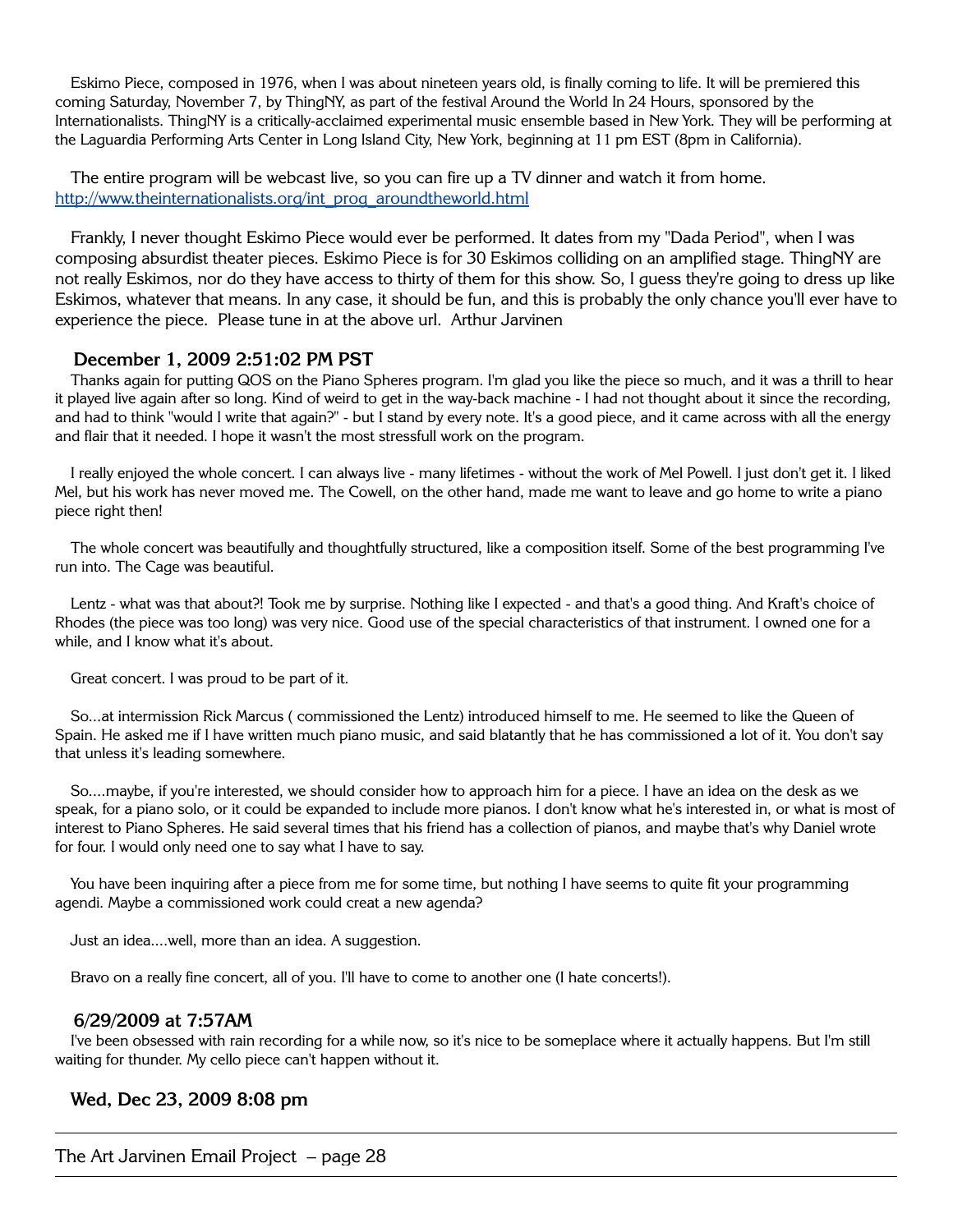I guess we haven't actually worked out the game plan for this Christmas. Lynn has tons of work and rehearsals right now, and I'm embroiled in some projects. So we would like to do gifts and a meal on the same day. We would love to have you over here for dinner on Christmas day, the 25th, as long as we do the gifts then as well.

If you prefer to do the gifts at your house, that's fine too, but I suggest we do that on Saturday, breakfast/lunch/dinner whatever you want, and then Lynn and I will just have our Christmas dinner here together.

Of course, if you're in town for more of the holidays we would enjoy another get-together as well. We haven't seen much of each other lately. We could have you over for a rib roast or something. Maybe you and Dee would enjoy a sauna.

Sorry this year is a little hectic, and we've left planning to the last minute. Just let us know your preference.

#### **Dec 27, 2009 6:09 pm**

The Hitler DVD is hilarious, and nicely done. Of course, you have to have the context for it. My brother cracked up at the football team one, but would have no clue why this is funny.

Funny thing though, after watching it, I went to bed and dreamed the whole thing again, but with my own subtitles. But when I woke up I couldn't remember anything about it.

#### **Dec. 28, 2009 11:38 am**

Actually, Endless Bummer works really well there. I didn't even know you had that recording. I'm really bad about that. Eric Barber was here last weekend and I played him parts of my string quartet, the one I wrote in memory of Lucky, and it didn't even occur to me to give him a copy of the CD. Have you heard that piece, 100 Cadences? We recorded it last year at Lou Harrison's straw bale house in Joshua Tree. I'll give you a copy.

Even though I don't write much film music, I have often been told that my music sounds "cinematic". When Lynn and I lived on Aztec, our film-maker room-mate heard Egyptian Two-Step and said "That would make great film music". Only a couple weeks ago I did an undergrad comp forum and a student said that a lot of my music sounds cinematic and wondered if I write a lot of film music. Taking those comments to heart I now listen to a lot of my music and think about whether it sounds like film music. My conclusion is that a lot of it would make great closing credit music, just like you used Endless Bummer. Maybe I could have a whole new career as a closing credits composer.

Reminds me, next time you're over I should show you the two film scores I have actually done. I was commissioned a few years ago to score a Max Fleischer cartoon for Relache, to play live. It only took a few days to complete. I just went through my notebook and found a few themes and little ditties, and voila - instant film score. I didn't even have to compose anything new. I also scored a short noir detective spoof for Laurence Walsh (one of Hunter's old girlfriends), and did the same thing, just found things in my notebook that were lying around. Again, no new music, just stuff I had lying around. Turned out great. It will be fun to play those for you and see what you think.

I agree, Christmas was most pleasant this year. See you again soon.

#### **Mon, Dec 28, 2009 6:45 pm**

Gloria did a residency at Lou Harrison's straw bale house and told me the place has great chamber music acoustics. So when I was at the Integratron last January I made an appointment to check it out. I asked Eva how much for the day to record, and she offered it to me for 300 bucks, so I jumped on it.

It's really quiet in there as far as trucks and airplanes and such. No low rumbles. Nice view. Just the right amount of reverb so you don't have to add any digitally. It worked out perfectly.

## **Tue, Mar 9, 2010 8:51 am**

I left you a phone message, and this morning I accidentally deleted some messages, so if you called back I didn't get it.

Anyway, I'm wondering about tire chains. I'm driving to Boulder this weekend and Lynn pointed out that I might not be able to drive up the mountains without chains. Might not be a problem at all, but if the weather is bad they don't let you through without them. Do you happen to have tire chains, or know anything about them, where to get them, etc. I've never used them.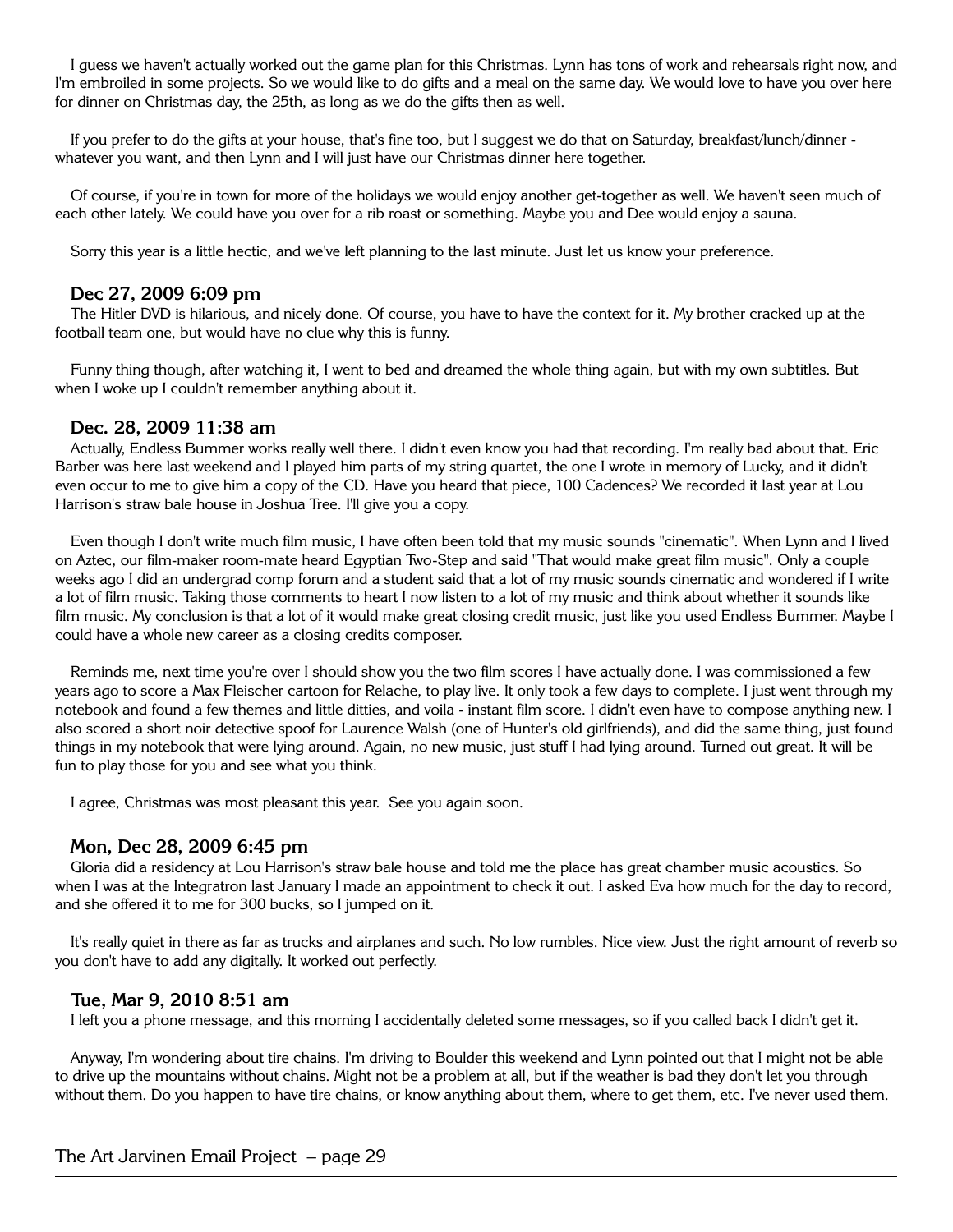# **March 29, 2010 5:12:53 PM PDT**

You want to get to Sport Chalet or wherever and get yourself a folding camp chair. Should not cost more than 12 or 15 bucks. I only have one. If you don't have one, you will be sitting on a rock or in the dirt. That's a bottom-line piece o' gear you want to have.

# **April 3, 2010 4:56:02 PM PDT**

This is the link, but for some reason I had to crank the volume all the way and it was still really quiet. Not sure if it's my system, or maybe I had listened to a different posting on YouTube. La La means I Love you. Some of the best Frisell I've ever heard.

# **April 5, 2010 9:37:29 PM PDT**

that's gratifying to hear. i am fighting with depression like you would not believe, so an email like that - your lovely menu lifts my sprit. I am glad you got some cooking ideas from me.

# **May 13, 2010 8:19:18 AM PDT**

I'm sure we can link up in Chicago. My brother has a nice place on the Lake. No idea if my nephew Justin will be there. He'll probably be in L.A. having dinner with Kiefer Sutherland, or something like that, or in London closing a 70 million dollar deal with Burger King. He likes to do things like that. Or, he may come over and hang out.

But we should be able to do something pleasant. I have passed many, many hours just looking at the lake from my brother's window.

The Art Institute has a wonderful collection, if you're downtown and have some time. The science museum is pretty much kid oriented, bt they have a WWII German U-Boat that is worth the trip.

## **May 15, 2010 11:06 am**

The other day, in a lesson, I was compelled to sing The Strain for my student. I realized that the only time I've ever performed that song was on your recital, in ROD. Viv Stanshall, who wrote that song, died, consumed by fire, in his house boat, a few years ago. The Vikings used to send dead poeple out on their boats, aflame. It was an honorable way to "bury" them. Maybe Viv was a Viking in a past life, eh?

I leave for Vermont on Thursday, so I won't see you and Dee again until September. I got a rubber boat, for fishing on Buck Lake. I hope rubber boats don't burn well, because I'm not planning to die quite yet. Just got a lot of shit in me, gotta get it out. Oooooohhhhhhhhhhhhhhhh!

# **May 17, 2010 9:11:33 AM PDT**

Have a great summer. I leave on Thursday for Vermont, back in September.

# **May 19, 2010 2:52:56 PM PDT**

I'm closer to a coast here than I am there. But I coast better in Vermont.

# **10/1/2010 4:38:17 A.M. Eastern Daylight Time**

Sorry to take so long to reply. A lot on my mind. It's been a pretty good summer. I would have liked to have spent more of it in Vermont, but it was better to return here.

The most exciting thing, career-wise and artistically, is that I am debuting a new electronic music quartet, TempWerks, at the Festival of New American Music in Sacramento in November. Several pieces I wrote my first summer in Hardwick, so that was a productive time, I guess. That's when I first started thinking about this group, and now it's a reality. I will also be the Keynote Speaker for the festival.

Other than working on that, I have been pretty immersed in my study of Zen Buddhism, and will be going to Hakubai Temple in Boulder, in January, for my jukai, which is a formal ceremony, like confirmation, to be ordained as a lay Buddhist. Never really saw this coming - well, no I can't say that. It's been coming for decades. What brought it all together I suppose was my getting to know Lucky's brother Martin after Lucky died. Lucky's brother Martin, aka Hakaubai-Zenji, is a Zen Roshi. It's